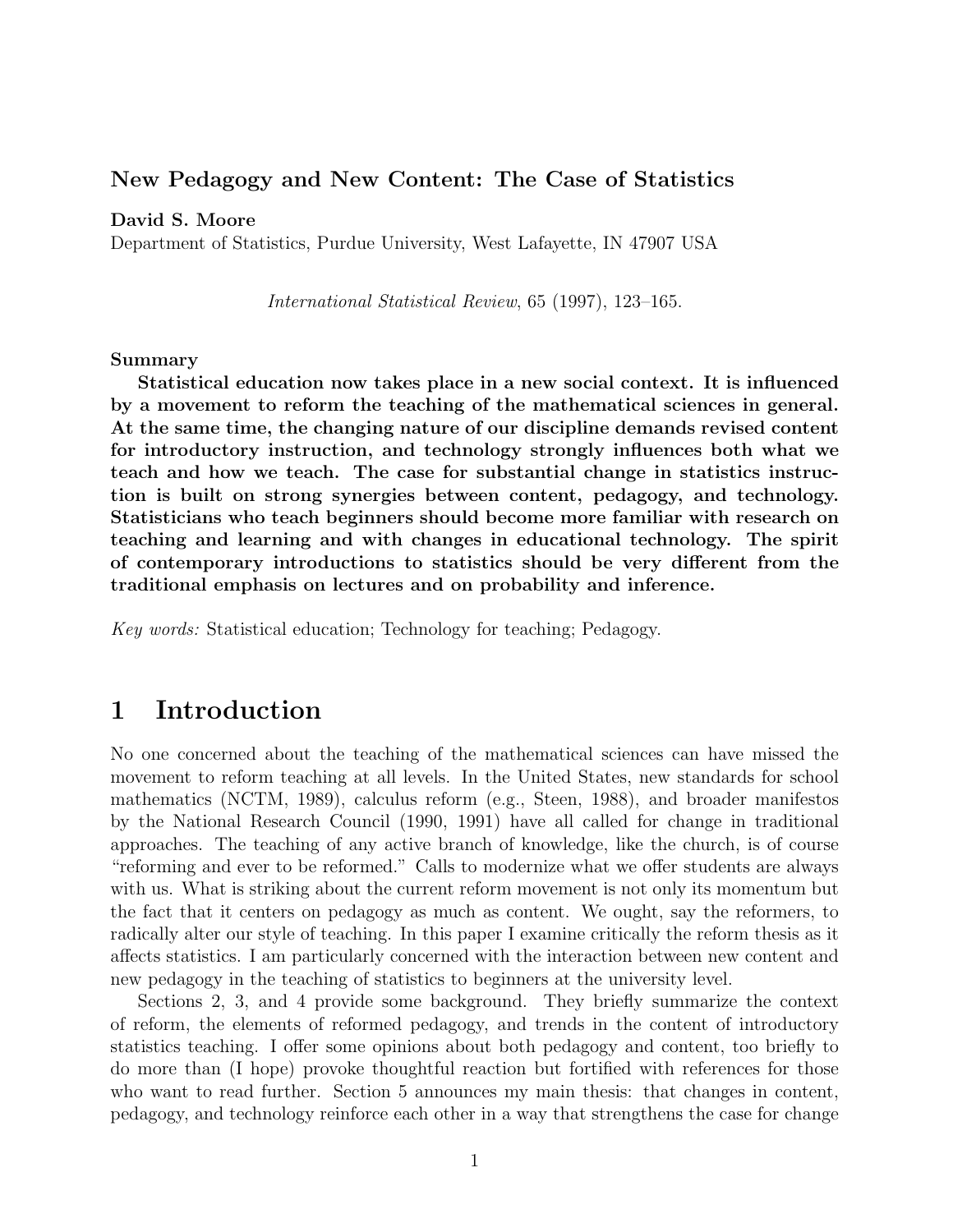in our teaching. The remaining sections of the paper apply the method of considering all three domains to comment on several specific developments in statistics teaching, in particular on several new and old technologies.

# **2 The context of reform**

The call for change takes place in a context, the first element of which is what David Vere-Jones (1995) calls the democratization of mathematics. Mathematics is no longer embedded in a deliberately elite curriculum, but is seen as a necessary part of the general education of all citizens. The gap between the level and quantity of school mathematics studied by men and women, by students from various social strata, and by cultural minorities and dominant cultural groups, is steadily shrinking in most nations. The proportion of secondary school graduates who go on to post-secondary education has increased sharply. Even in the United States, where this proportion had already reached 50% in the early 1960s and remained there through the early 1980s, it surpassed 60% in the 1990s. We therefore teach a more diverse and less specialized student population than in the past. In some countries, such as South Africa, the change is revolutionary in scope and rapidity.

Democratization tends to move mathematical studies away from the esoteric toward the immediately useful. University faculty rightly want to educate, but most of our students also rightly—seek career preparation as well. We argue that we are preparing students for a career, not simply for their first year on the job. We argue that larger principles and deeper understanding will carry students further than a few specific skills. All true. Yet it is difficult for us who have been socialized into the peculiar culture of university faculty to recognize how esoteric we have allowed university mathematics in particular to become. We imagine (incorrectly) that dominance of the abstract over the concrete, absence of ties to applications, and an emphasis on rigor over fluency of use are inherent in the discipline. We value, in Richard Feynman's words, precise language over clear language. Reformers urge a change of culture toward the concrete, toward applications, toward ability to use mathematical concepts and tools over rigor of detail. They offer pedagogical reasons, but they are also responding to the pressures of democratization. This is an opportunity for statistics: as mathematical studies shift toward a more utilitarian approach, a larger place for statistics (understood broadly as dealing with data and chance) opens up.

Democratization is driven in part by the *quantization of society*. Employment increasingly requires analytical, quantitative, and computing skills, and these requirements put pressure on educational systems. Note carefully that it is not at all clear that statistical skills in the traditional sense are required. Few people will need to interpret ANOVAs, fewer will need to carry them out, and still fewer will need to understand the details behind the ANOVA software. This is the counterpoint to the larger place for statistics that is a consequence of democratization. Our teaching must therefore avoid the "professional's fallacy" of imagining that our first courses are a step in the training of statisticians. We should ask whether traditional introductions to statistics for general students are too narrow.

The quantization of society is in its turn driven by the implacable advance of *technology*.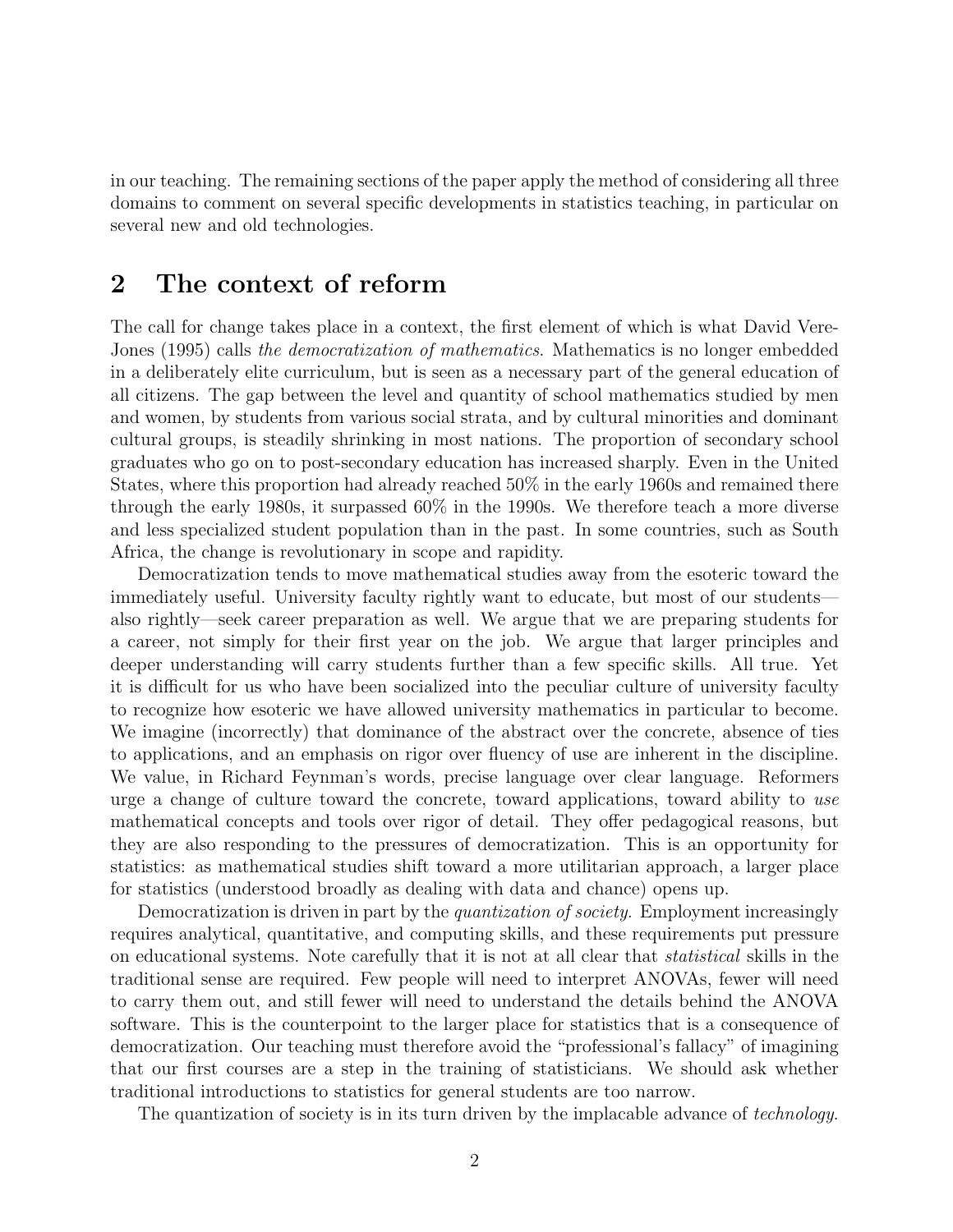Changes in computing, communications, and multimedia come so rapidly that comments in a printed journal are out of date before publication. Technology changes how we teach as well as creating demands for teaching new content.

My thesis is that the most effective learning takes place when content (what we want students to learn), pedagogy (what we do to help them learn), and technology reinforce each other in a balanced manner. Specialists in each of these three areas tend to underestimate the importance of the others—witness the hostility of many content experts to advice from those who do research on teaching and learning. I am of course a content expert writing for other content experts. Caveat lector.

# **3 The new pedagogy**

How can we best help students learn? Figure 1 summarizes the reform diagnosis and prescription. Both the diagnosis and the prescription are based on research on teaching and learning. Research that bears directly on the teaching and learning of statistics and probability is summarized in Garfield (1995), Garfield and Ahlgren (1988), Kapadia and Borovcnik (1991) and Shaughnessy (1992). The central idea of the new pedagogy is the abandonment of an "information transfer" model in favor of a "constructivist" view of learning: Students are not empty vessels to be filled with knowledge poured in by teachers; they inevitably construct their own knowledge by combining their present experiences with their existing conceptions.

#### Figure 1 near here

In practice, the new pedagogy asks us to change what students do from listening and reading to active participation. We may replace or supplement traditional expository texts by new texts that structure student activities, e.g., Pearl and Stasny (1992), Rossman (1996), Scheaffer et al. (1996), Spurrier et al. (1995), Tanner (1990). The abundance of these recent books suggests the changing nature of introductory instruction in statistics. We may retain an expository text and continue to do some presentation in the classroom, while moving in the direction of more interaction and more student activity. As one of the best expositions of a moderate reforming position (National Research Council, 1991) puts it:

What is needed is a variety of activities, including discussion among pupils, practical work, practice of important techniques, problem solving, application to everyday situations, investigational work, and exposition by the teacher.

"Variety" is the key word in this summary. My own classroom style is now more varied. I ask more questions—if students should see the next step, I ask them rather than telling them. Students bring something to class every day—an attempt at a problem, output from a template computer program, an item of data about themselves. Students break occasionally into small groups to discuss an example or attempt a problem. I give shorter but more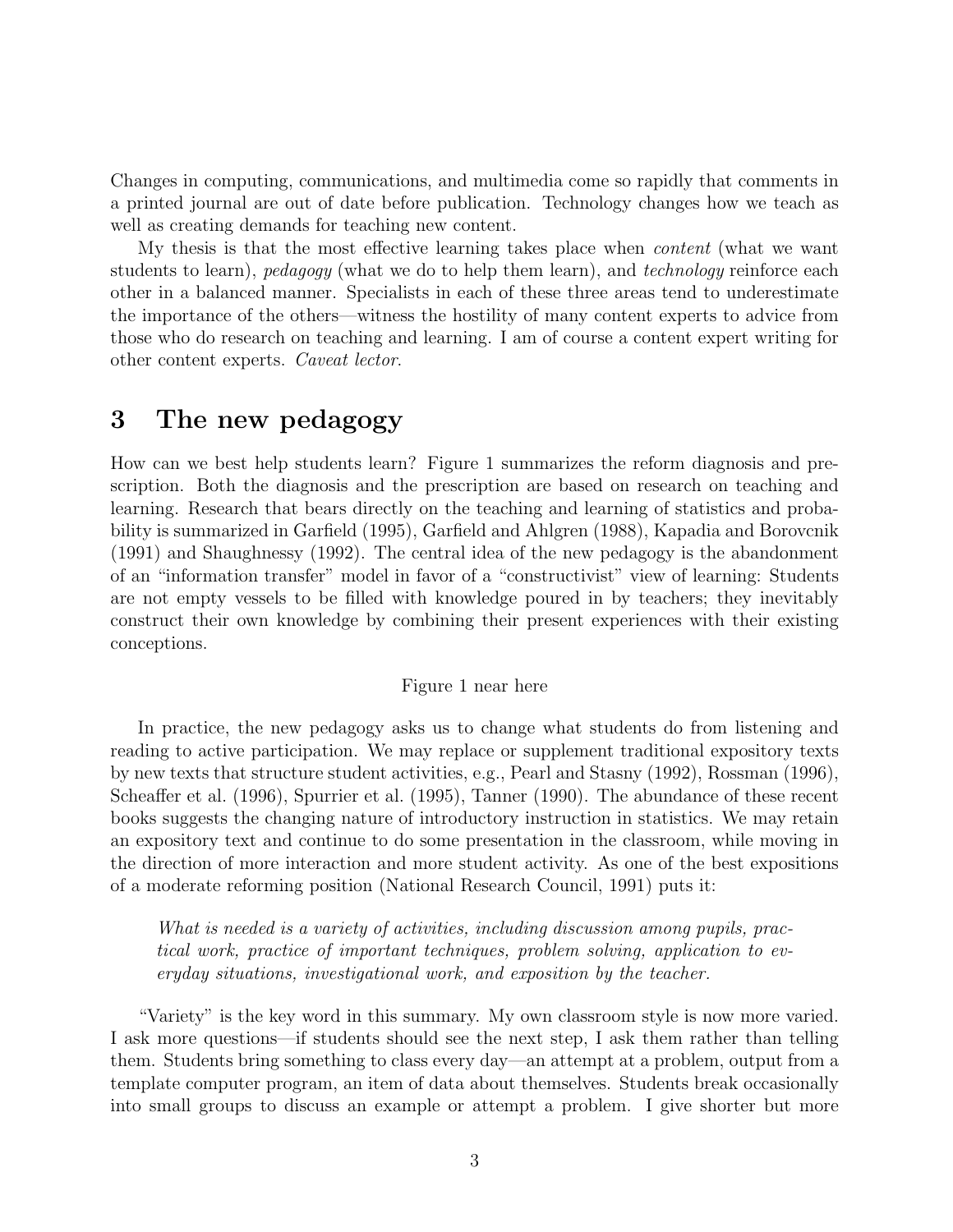frequent examinations. I insist that problem solutions state a conclusion in the context from which the data come—a number, a graph, or "Reject  $H_0$ " are not adequate solutions. And so on.

**Opinions.** In the large, the reformers are right. My anecdotal experience conforms to the systematic studies: although we may "cover" somewhat less material when we increase interaction in our classrooms, students appear to emerge with a greater store of usable knowledge. This overall conclusion should not be forgotten amidst the qualifications to which I now turn.

Reformers often slight the genuine usefulness of "telling," both by lectures and by texts. Students profit from a systematic overview of an academic subject, and they are unlikely to "construct" or "discover" the big picture for themselves. Moreover, learning how to learn is one goal of education. We want our students to learn to take a lecture home and interact with it in an exploratory and constructive fashion without explicit guidance—in effect, to learn to build their own program of active learning on an efficient but passive transfer of information. The reformers' antipathy to lectures reflects in part the origins of the reform movement in studies of school mathematics, and requires some moderation at the university level.

It is nonetheless more important for teachers to remember that we overvalue lectures. We overvalue them in part because they worked for us when we were students. What worked for us, however, is not necessarily effective for our students. We are unusual. We are the survivors, the fittest by quite esoteric standards of fitness. The reformers are right: most of us should lecture less most of the time. This is a fundamental change in the nature of much university teaching. It moves our teaching of beginners in the direction of the collaborative mentor-apprentice model that we have long preferred for post-graduate instruction.

A second qualification concerns the harm that can come from taking the constructivist position to extremes. In the world of mathematics education research, the realization that active learning is essential is sometimes called "naive constructivism." It is academically more respectable to espouse "radical constructivism" or "social constructivism." The careful language of several leaders in the field suggests the direction. Here is Ernst von Glasersfeld (1990) on the central tenet of radical constructivism:

The function of cognition is adaptive, in the biological sense of the term, tending towards fit or viability, and cognition serves the subject's organization of the experiential world, not the discovery of an objective ontological reality.

Paul Cobb et al. (1992) express the social constructivist view:

Mathematical truth is accounted for in terms of taken-as-shared mathematical interpretations, meanings, and practices institutionalized by wider society.  $\dots$  We do not dwell on the traditional question of whether or not something is true in an ahistorical, culture-free sense but instead treat mathematical interpretations or solutions that are considered to be true by members of a community as being practically true in particular situations.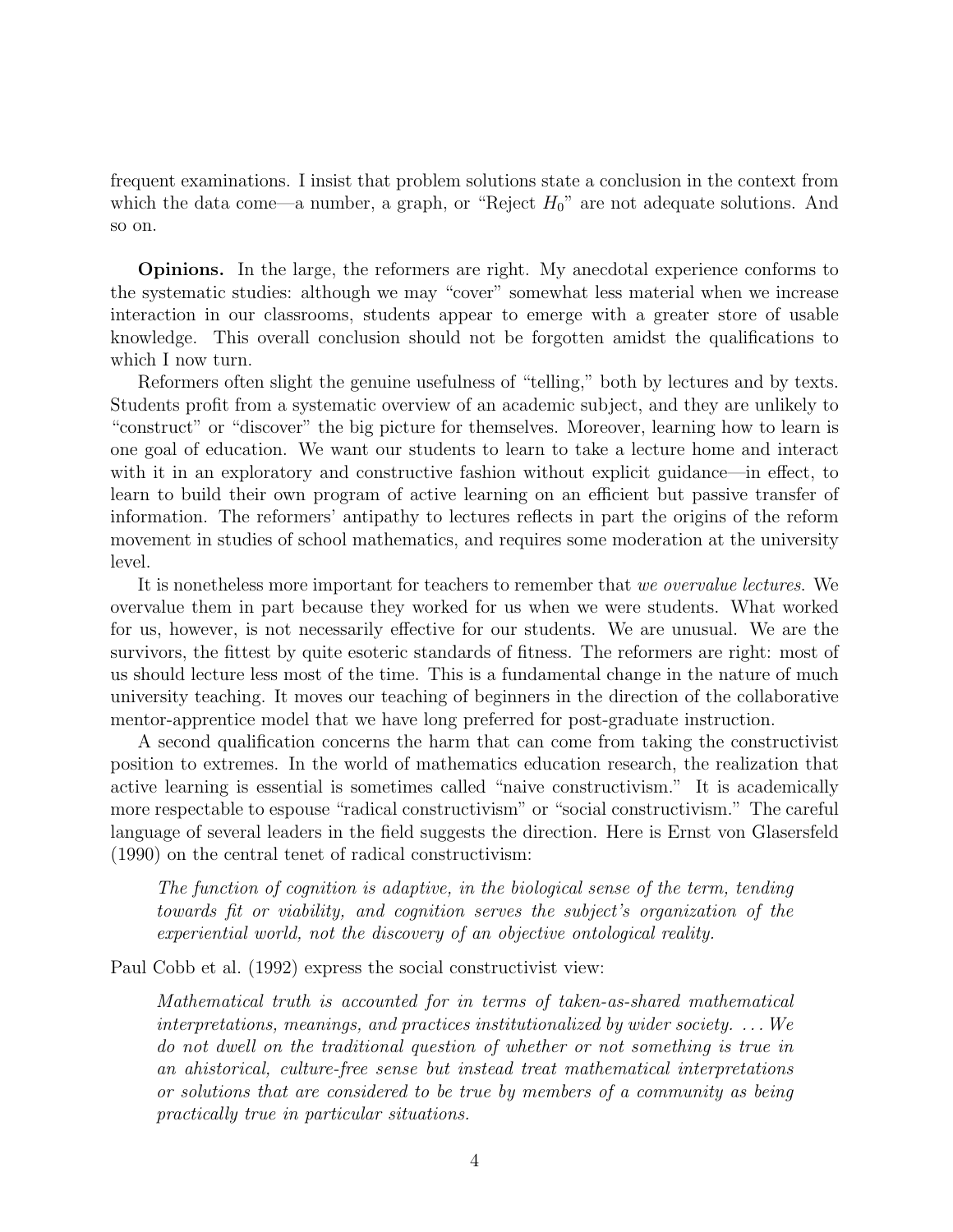Both viewpoints attack the relevance (and sometimes the existence) of an objective "reality" that constrains the experiences that learners organize. Mathematicians usually ask rhetorically in which cultures  $2 + 2$  (in whatever notation) does not equal 4, and the debate over the nature of mathematics is relaunched. The claim that knowledge is socially (or even individually) constructed seems more applicable to statistics than to mathematics. My real concern is that extreme versions—some might call them parodies, but I have met educators who expouse them—of these positions have paralyzing effects on attempts to help students learn. Taken to its limits, radical constructivism suggests that because we all construct our own knowledge, teaching is essentially impossible. No one's preconceptions can be said to be "wrong," even if the preconception in question is that the logarithm acts like a linear function. Social constructivism suggests that because knowledge is socially constructed, with no necessary correspondence to any truth "out there," teaching in any active sense is akin to indoctrination.

That way lies madness. Teachers of the mathematical sciences would, I think, be wise not to start in the direction of radical or social constructivism. These academic positions give us no practical aid. We do better to remain naive. Even in a thoroughly reformed classroom, the teacher has a special place earned by training, maturity, and, yes, knowledge. Guide, facilitator, moderator, provoker rather than lecturer she may now be, but she still wants her students to move in specific directions, toward specific mathematical and statistical competence.

# **4 Changing content in statistics**

What we want beginners to learn about statistics has changed dramatically in the past generation. Older introductions to the discipline were dominated by probability-based inference. Students learned to carry out specific procedures to gain answers to well-posed questions under somewhat restrictive assumptions. A modern first course will (in my opinion) offer a more balanced introduction to data analysis, data production, and inference. Exploring data, designing data production, using diagnostic tools to ask whether a proposed method of inference is appropriate have a "back and forth" flavor quite unlike the "straight ahead" nature of traditional statistical calculations. Why have we changed?

The chain of influence begins once again with technology. The continuing revolution in computing first changed the practice of statistics, then changed our tastes for what constitutes interesting research in statistics. More slowly, the combined weight of technology, professional practice, and research tastes have influenced introductory instruction (at least when the instructor is a statistician).

An account of the changes now underway, in an informal style with amusing comments from many individuals, appears in Cobb (1992). This is the report of the joint curriculum committee of the American Statistical Association (ASA) and the Mathematical Association of America (MAA). The Board of Directors of ASA has approved the brief form of the committee's recommendations that appears in Figure 2. The third heading in that display endorses active learning. I will use the first two headings to structure my brief comments on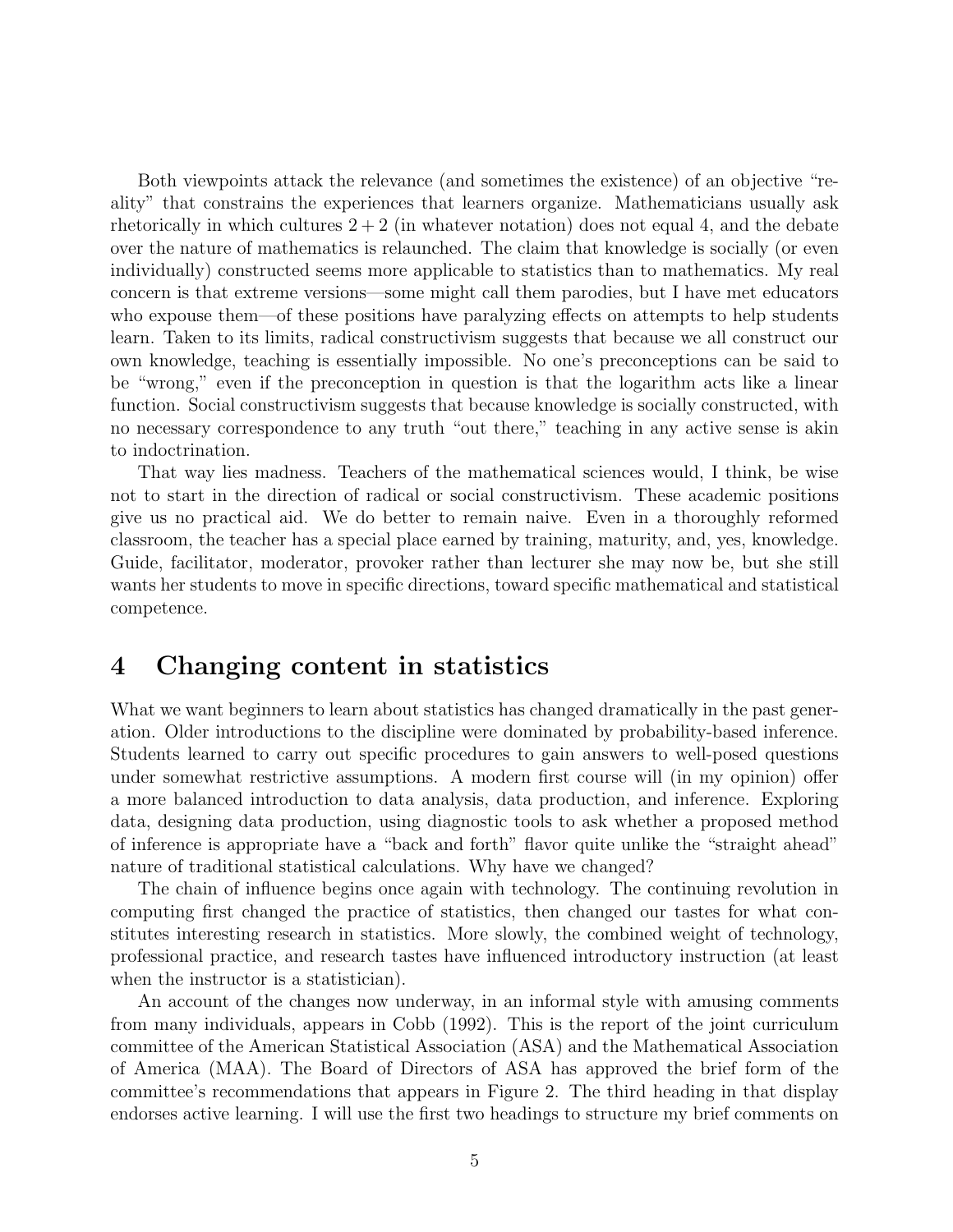content.

#### Figure 2 near here

More data and concepts: First courses should offer experience working with data from real problem settings. They should concentrate on the things that can't (at least yet) be automated, such as interpretation of graphics, strategies for effective exploration of data, basic diagnostics as preliminaries to inference, and the conceptual meaning of "P-value," "confidence," and "statistical significance." The other side of this coin is fewer recipes and derivations: Grasp of the reasoning of inference is more important than how many individual procedures we touch on, and derivations should only be done if they convince our students. Formal proofs and algebraic derivations convince us, but recall once more that what worked for us is not necessarily effective for our students.

Emphasize statistical concepts: "Statistics has its own substance, its own distinctive concepts and modes of reasoning. These should be the heart of the teaching of statistics to beginners at any level of mathematical sophistication." Those words appear in the opening paragraph of Moore (1992), where I elaborate on that theme. There are few principles I hold more strongly. A student who emerges from a first statistics course without an appreciation of the distinction between observation and experiment and of the importance of randomized comparative experiments, for example, has been cheated. Those specific examples are instructive, for they point to core *statistical* ideas that are not *mathematical* in nature.

Automate computations and graphics: After perhaps a short example done by hand for pedagogical purposes, means and standard deviations are buttons on a calculator and scatterplots with regression lines are menu items in software. Automating computations is controversial among mathematicians. It is much less controversial among statisticians, as it reflects the practice of our discipline. Some consequences will appear in the following sections.

**Opinions.** It is already clear that I think the trend toward emphasizing data and concepts is healthy. Increased emphasis on data analysis and data production yields a broader and more broadly relevant introduction to statistics. Here are some further suggestions.

We would do well, in response to the opportunities created by democratization, to further broaden the scope of our introductory instruction. It is, recall, users of statistics and citizens who sit before us, not future professional statisticians. Issues of *data ethics*, for example, are important and are of interest to a broad range of students. Perhaps "informed consent" and "confidentiality" belong alongside "scatterplots" and "simple random samples" in our syllabus. Perhaps even a brief discussion of the nature of *official statistics* and the organization of *national statistical offices* is in order. Here is a major aspect of our profession that is invisible in our teaching. Ethics and official statistics (for the United States) both receive substantial exposition in Moore (1997). This text is unusual in having students in the liberal arts as its target audience; instruction for other groups of students might also consider these and other innovative topics.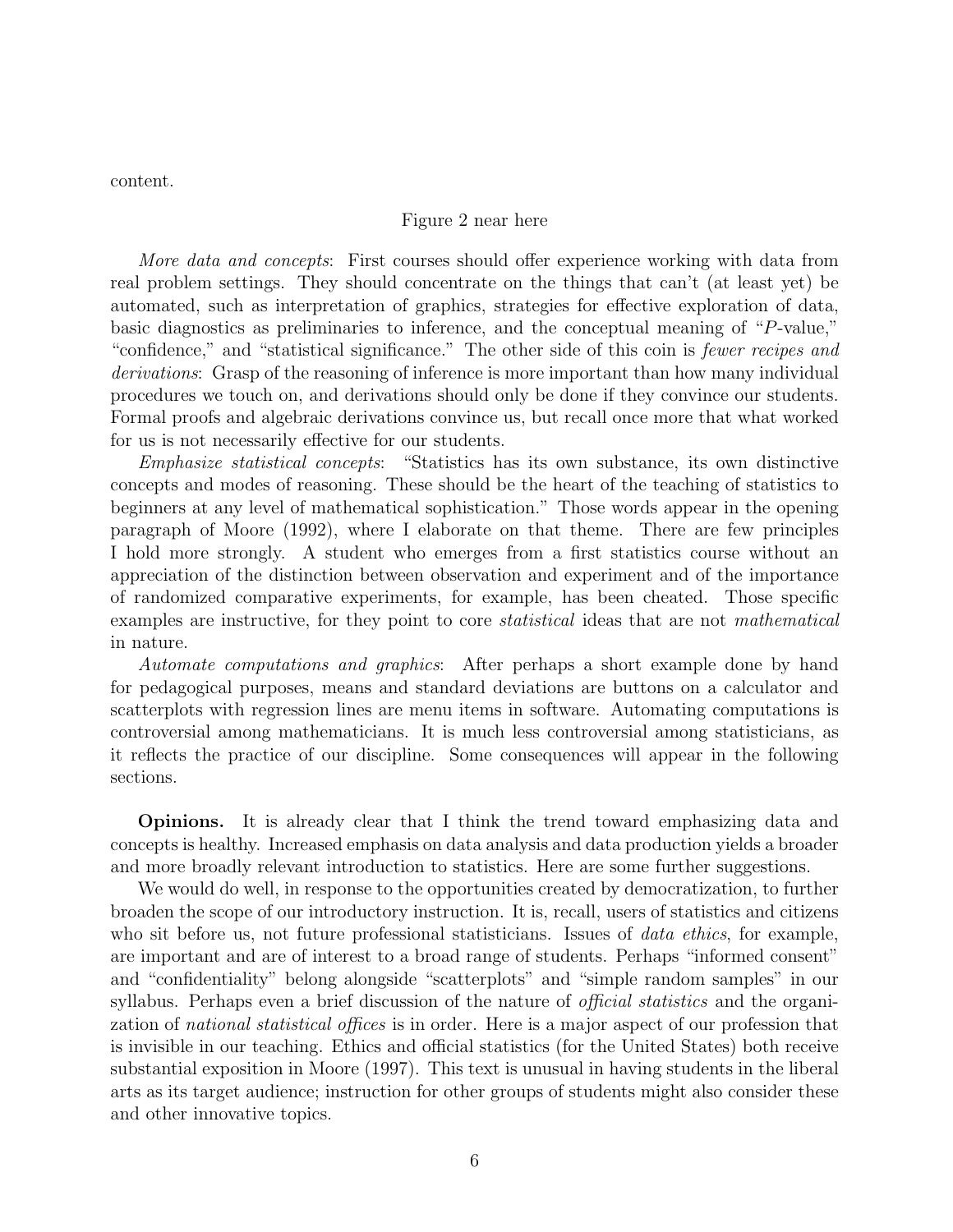If we devote more attention to hands-on data analysis and the design of data production, and perhaps mention data ethics and official statistics, we shall have to reduce the attention paid to some traditional topics. My candidate for the guillotine is formal probability.

Experienced teachers recognize that students find probability difficult. Research on learning confirms our experience. Garfield and Ahlgren (1988) document the fragility of probability concepts even among students who can work formal probability problems. They conclude that "teaching a conceptual grasp of probability still appears to be a very difficult task, fraught with ambiguity and illusion." They recommend exploring "how useful ideas of statistical inference can be taught independently of technically correct probability."

In my opinion, only an informal grasp of probability is needed to follow the reasoning of standard statistical inference. That reasoning is based on consistently asking the question, "What would happen if we did this many times?" The sampling distribution of a statistic answers that question in full, and leads to the more specific answers summarized by confidence levels and P-values. Sampling distributions can be demonstrated by simulation and studied by the tools of data analysis. The distribution of a variable, not probability in any formal sense, is the conceptual basis of inference. We use the language of probability to describe "What would happen if we did this many times?" but the formal machinery is a barrier rather than a help at this level. After all, the main use of  $P(A<sup>c</sup>) = 1 - P(A)$  in a first statistics course is to note that if area  $0.95$  lies to the left of a point on a t curve, then area 0.05 lies to the right of that point.

An informal introduction to probability should include experience with chance behavior, usually starting with physical chance devices and moving to computer simulations. Important facts such as the law of large numbers and the central limit theorem can be demonstrated and made convincing in this manner. Many instructors will want to clarify the distinction between the long-run regularity that probability describes and the short-run irregularity of random phenomena. Psychologists (e.g., Tversky and Kahneman 1971) have noted that most people accept an incorrect "law of small numbers" that asserts that even short runs of random phenomena should be regular; if they are not, we look for an explanation other than chance behavior. Our intuitive judgments of probability are in general (Tversky and Kahneman, 1983) "not likely to be coherent, that is to satisfy the constraints of probability theory." Informal probability can clarify issues such as popular assessment of risks—see e.g., Slovic, Fischhoff, and Lichtenstein (1982) and Zeckhauser and Viscusi (1990) for comments on this fascinating mixture of probability and psychology. Informal probability lays a foundation of experience and concepts for more formal study, as well as providing the basis for understanding the reasoning of statistical inference.

Mathematical probability is of course a noble and useful subject. It is essential for mathematical modeling and for the mathematical theory that underlies some parts of statistics. Attempting to present a substantial introduction to probability in a data-oriented statistics course, however, is in my opinion unwise. Formal probability does not help these students master the ideas of inference (at least not as much as we teachers imagine), and it depletes reserves of mental energy that might better be applied to essentially statistical ideas.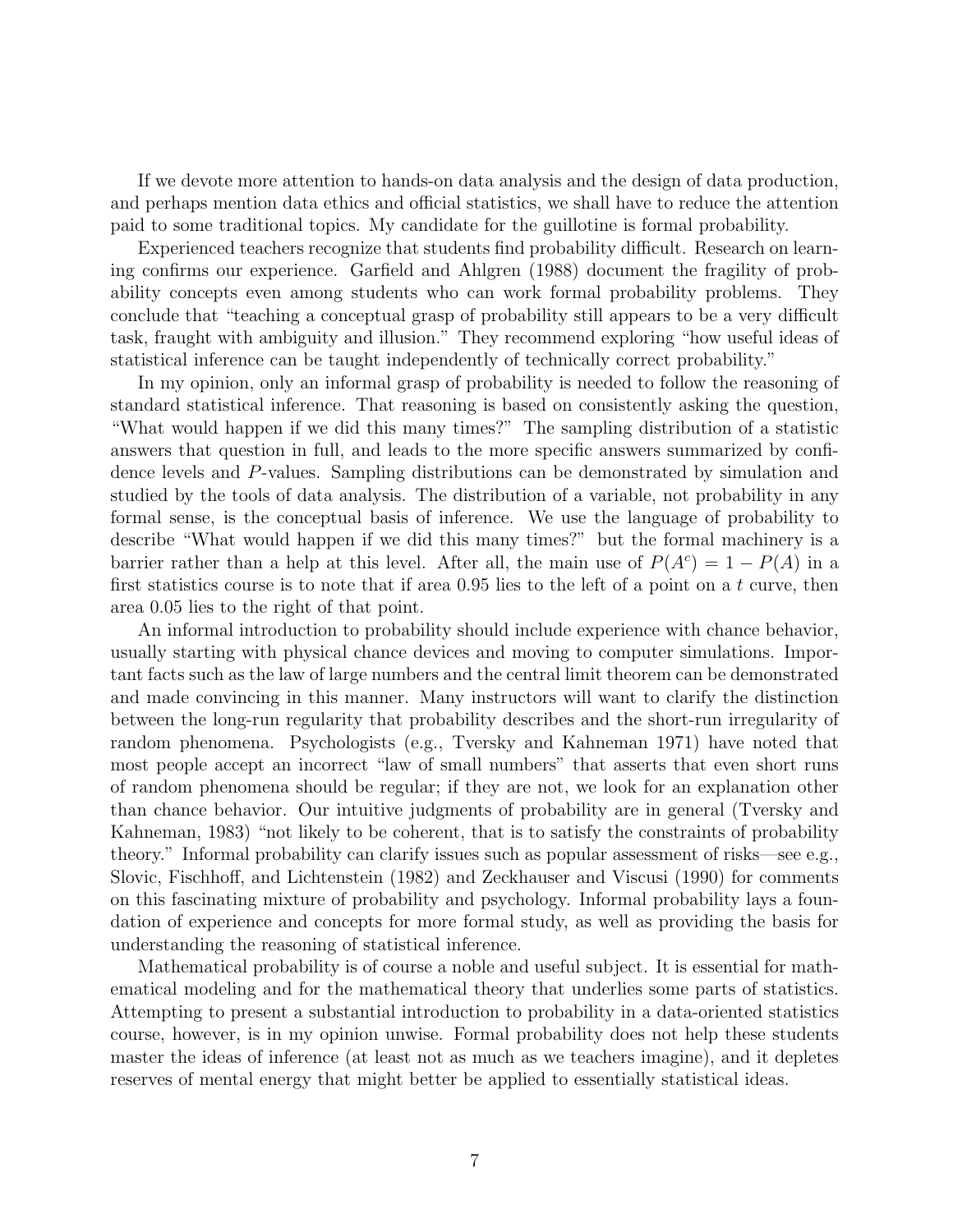# **5 Content, pedagogy, and technology in synergy**

Discussions of one of the triad content–pedagogy–technology are often partial. The argument for changing introductory instruction in statistics is strengthened by reinforcing relationships among the three domains. Figure 3 summarizes some of these synergies.

#### Figure 3 near here

The double arrows suggest that reinforcement flows in both directions. Exploratory analysis of data, for example, is an important topic that we want to present in a first course. That requires that students actually explore data. Education researchers tell us that active hands-on work helps learning, so that active data analysis is an effective entry into statistics independent of its importance as separate content. Hence the entry

Data analysis  $\iff$  Hands-on work

in Figure 3. Here are brief remarks on the other synergies in Figure 3.

Content  $\iff$  Pedagogy: Asking students to work cooperatively and to communicate their findings orally and in writing aids learning. It is an aspect of good pedagogy. More emphasis on communication and cooperation helps prepare our students for employment, and so should be part of our broadened content. To cite just one example, I recently spent a week at Motorola learning how this successful company does TQM. Motorola wanted the assembled academics to hear this message: "All of our work is done cooperatively in teams. Why do you persist in sending us students whose only experience is individual and competitive?"

The final entry under this head reminds us that on the content side we have always wanted to emphasize conceptual understanding; good pedagogy urges us to choose conceptual explanations over proofs that are not convincing to most of our students.

 $Pedagogy \Longleftrightarrow Technology:$  Carefully structured visualization ("multiple representations" in the language of education research) aids learning. So does work on open-ended problems that require multiple attempts and combination of several tools rather than a single path to the unique right answer (Garfield, 1995, p. 30). Choosing a model for somewhat complex data—a dialog among the data, candidate models, and various diagnostic tools—is a typical example of an open-ended statistical problem. Consistent emphasis on visualization and problem-solving are hardly possible if graphics and calculations must be done by hand. In the other direction, what is technically easy is almost always done, so that lots of graphs and multiple analyses are a consequence of the technology. Good teachers now pay more attention to effective strategies for e.g. regression diagnostics, and less attention to the details of how to calculate regression fits. Good strategies will (we hope) head off the obvious pitfalls of essentially free and immediate multiple analyses.

Multimedia educational systems, the new version of computer-assisted learning, may at last enable genuinely active learning (the core of the new pedagogy) on a technological platform. Multimedia systems deserve separate comment, and receive it in Section 8.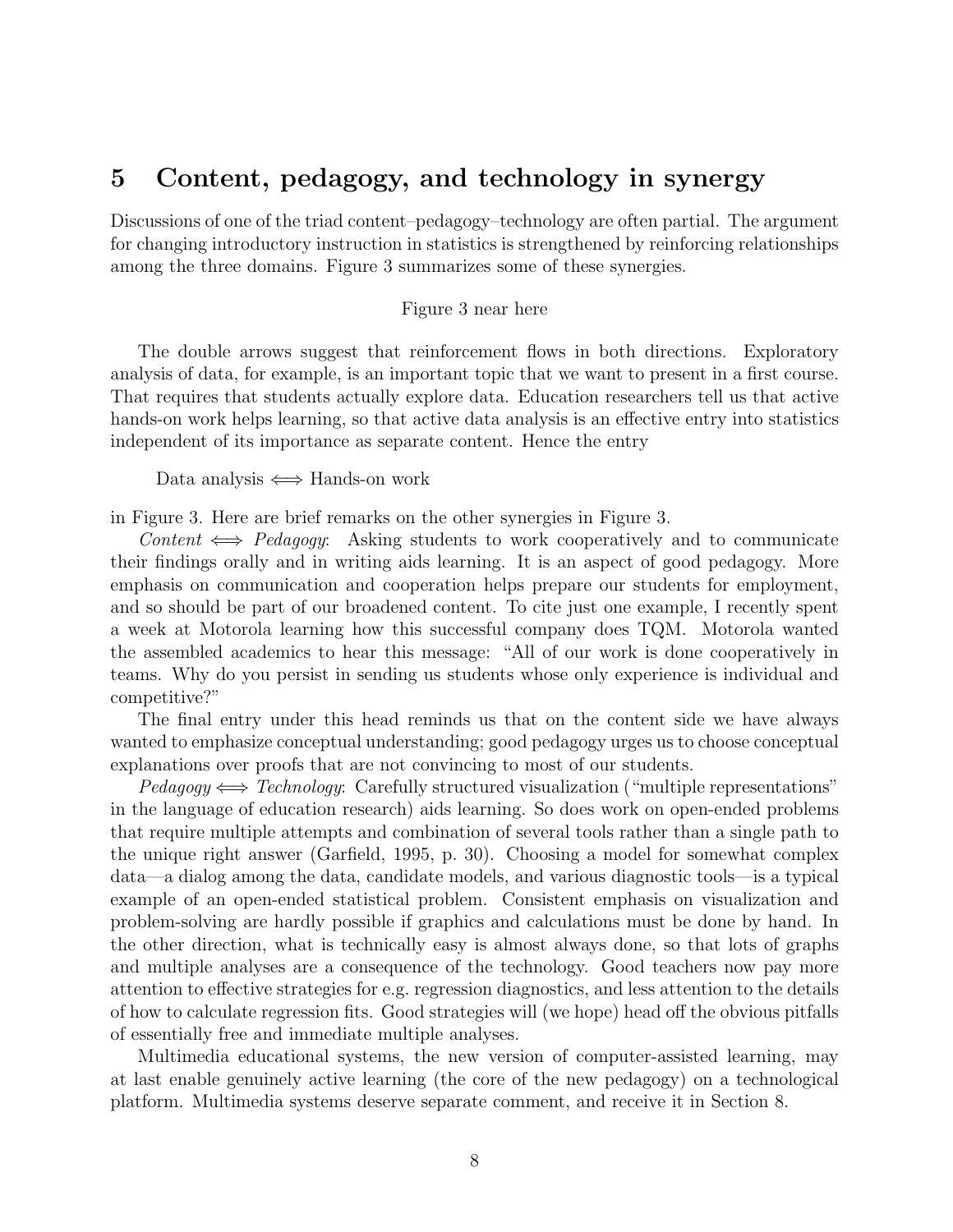Technology  $\iff Content:$  New content in statistics reflects the computing-intensive nature of statistical practice. Exploratory data analysis is characterized (Velleman and Hoaglin, 1992) by an "iterative process of describing patterns, subtracting them, and searching anew for pattern in the residuals [that] continues until the data analyst decides to stop." This iterative process is tedious indeed if the details are not automated. We may wish to expose even beginners to newer topics such as regression diagnostics and the bootstrap. The bootstrap is a nice example of synergy between technology and content: it is a conceptually simple extension of the core idea of a sampling distribution that is widely useful—and impossible without fast and cheap computing.

Automation of routine operations both allows and demands that teaching lay more stress on larger concepts and strategies. Automation forces teachers and learners to pay more attention to what isn't automated, if only at the level of deciding which item in the "plot" menu is appropriate for the present problem. This allows the conceptual emphasis that teachers have always preferred, but that was impeded by students' struggles to implement routine recipes.

Simulation offers an alternative to proofs and algebraic derivations as a way of convincing students of the truth of important facts. The central limit theorem, always a fact we could not prove to beginners, is both more comprehensible and more convincing when we actually see it at work via simulation and graphics.

# **6 Old technologies: video and computing**

Television has changed the world, yet has had only peripheral impact on education. The reason is not (or not only) that educators are immovably attached to neolithic traditions. Video is in fact not effective as the primary medium of instruction. To see why, let us look at this old technology from the point of view of pedagogy and content. More details, and references, appear in Moore (1993).

Video's most obvious strength as a teaching medium is that it compresses time and space to focus on essentials. We can view a lengthy process briefly, aided by microscopy and telescopy as needed. Careful editing and polished technique often make video more convincing than being there yourself. There is another, more subtle but equally important, aspect to video: it operates subliminally as well as rationally, changing the attitudes of viewers at a subconscious level.

The weaknesses of video parallel its strengths. Video *shows* rather than *tells*. It is a very poor medium for exposition. This is particularly true in subjects where much important content is not highly visual. Video exposition must choose between bad television (a talking head) and skewing the content in a search for visually appealing topics. It is no accident that "science television" concentrates on furry animals. More seriously, video leaves its viewers passive. The talking head cannot interact with learners. Even excellent video presentations have limited cognitive impact—students have acquired a certain visual sophistication from thousands of hours of television; they have learned to remain disengaged from a world they assume to be the surreal creation of a clever producer.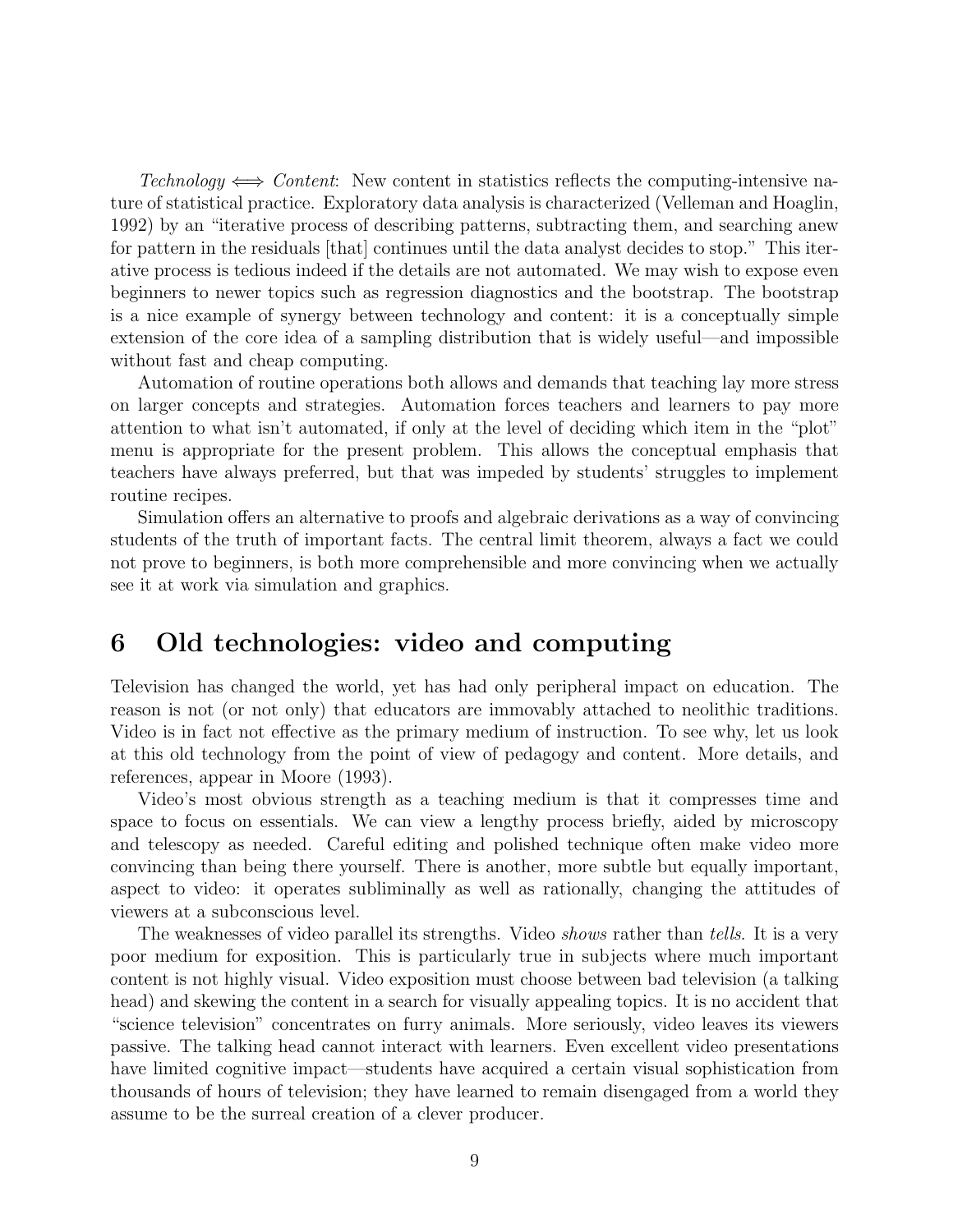The conclusion seems clear. Video has value as a means of changing attitudes by taking students out of the classroom to see real people using statistics in real settings. Video can help motivate students, and can on occasion show a phenomenon otherwise hidden from our view. These are supplementary roles. Video is not suited as even a primary medium for exposition, let alone for the more active components of the varied style recommended by current pedagogical thinking.

It may seem odd to class computing with video as an old technology. We have, however, asked our students to do computing as part of their statistics training for at least a generation. Our viewpoint as statisticians has been shaped by the content we want to present: computing allows realistic problems, serious statistical methods, and emulation of actual statistical practice.

Adding *pedagogy* to the mix of content and technology broadens our thinking about computing. Teachers should consider computing as a tool for learning statistics, not simply for *doing* statistics. Because graphics and manipulations aid learning, we should encourage students to use software to explore, visualize, and interact with data and simulations, not simply to automate calculations.

There is another aspect to computing as a teaching tool: it improves students' ability to complete problems. A student who understands conceptually what must be done to solve a problem is much more likely to be able to implement that understanding when software is at hand. Although computing can be frustrating, that frustration is in my experience less annoying than the frustration of being unable to complete a problem due to some minor error in a long but routine calculation. Good software reduces the students' cognitive load, replacing complex algorithmic procedures by simpler commands, thus allowing learners to focus on higher-level understanding. These pedagogical advantages strengthen the case for using computers (or in some settings, advanced calculators) in beginning instruction.

Software designed for doing statistics is not necessarily well structured for learning statistics. Rolf Biehler (1993, 1995) has interesting things to say about the technical features both existing and envisioned—that make software good for learning as well as for doing statistics. Statisticians interested in software design for teaching will profit from the second paper in particular.

# **7 New technology: graphing calculators**

One of the most striking developments in statistical education in the past generation has been the arrival, in at least most English-speaking countries, of working with data as a standard strand in school mathematics curricula. The Standards of the U.S. National Council of Teachers of Mathematics (NCTM, 1989) specify "increased attention" to probability and statistics at all grade levels. In the United Kingdom, "data handling" is to make up 20% of the mathematics curriculum for ages 11–16.

This development is due in part to the movement toward the democratization of mathematics. In the United States, at least, school mathematics has been influenced by a concern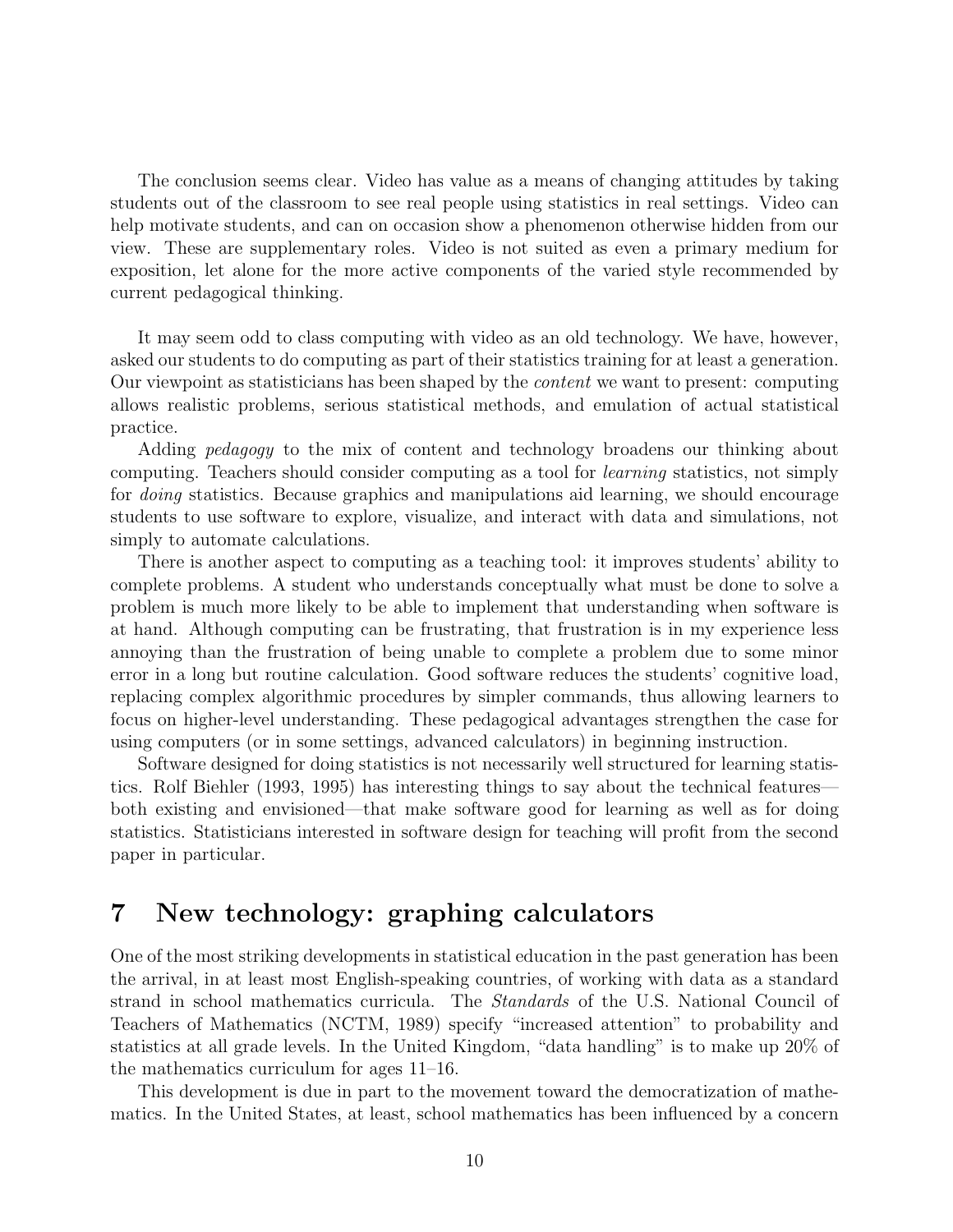arising from the quality management movement that students who do not enter university should have stronger quantitative preparation for the work force. The presence of an early and excellent model in the ASA/NCTM *Quantitative Literacy* series no doubt contributed. (The books in the QL series are Gnanadesikan, Schaeffer, and Swift (1986); Landwehr and Watkins (1986); Landwehr, Watkins, and Swift (1987), and Newman, Obremski, and Schaeffer (1986).)

#### Figure 4 near here

In my opinion, however, the strongest influence in the movement of data analysis into school mathematics is synergy with the new active learning pedagogy and, perhaps less obviously, synergy with the core content of primary school mathematics. Figure 4 shows how closely a natural sequence of basic data graphics parallels a natural sequence of number concepts and skills. The examples cited are from a recent collection of classroom activities (University of North Carolina, 1997ab), but similar examples appear in many other recent texts and supplements. Once established in primary school mathematics, data analysis remains present in the later school years for both pedagogical and utilitarian reasons.

Graphing calculators have become the standard technology for advanced secondary school mathematics in the United States. They are allowed (and so in effect required) for the popular Advanced Placement examinations that offer university credit in calculus and (starting in 1997) in statistics. The current generation of graphing calculators, such as the Texas Instruments TI-83, offer most of the inference procedures taught in a first statistics course, in addition to the statistical graphics and simulation functions of previous models. Asked to carry out a t test from keyed-in data, the TI-83 can draw a t density curve on its screen and shade the area corresponding to the  $P$ -value, while printing the t statistic and its  $P$ -value. An alternative screen provides more numerical output, including  $\bar{x}$  and s.

From the viewpoint of pedagogy, graphing calculators have striking advantages. Portability combined with moderate cost allows students to carry their technology with them. Calculators can be used in places where computers are unavailable, for example in a project in rural schools in South Africa (Laridon, 1996). Even when computers are available, calculators in the hands of all the students in a classroom encourage active participation. Secondary teachers report that the "sense of ownership" felt by students extends from the calculator to the mathematics and statistics being learned.

From the *content* side, however, calculators remain more suitable for mathematics than for statistics. The difficulty of entering more than small amounts of data and the limits imposed on statistical graphics by small screens are the most important weaknesses. Against these must be set, in addition to the pedagogical advantages just mentioned, good simulation capabilities and continued rapid technical improvement that may yet partially overcome the data entry and graphics limits. The likely path is a closer link to computers, so that a single classroom computer can function as "server" for many calculators. The calculators would download data (e.g., via infra-red signals) from the computer. The reverse link would process calculator output for display at higher resolution on the computer's monitor.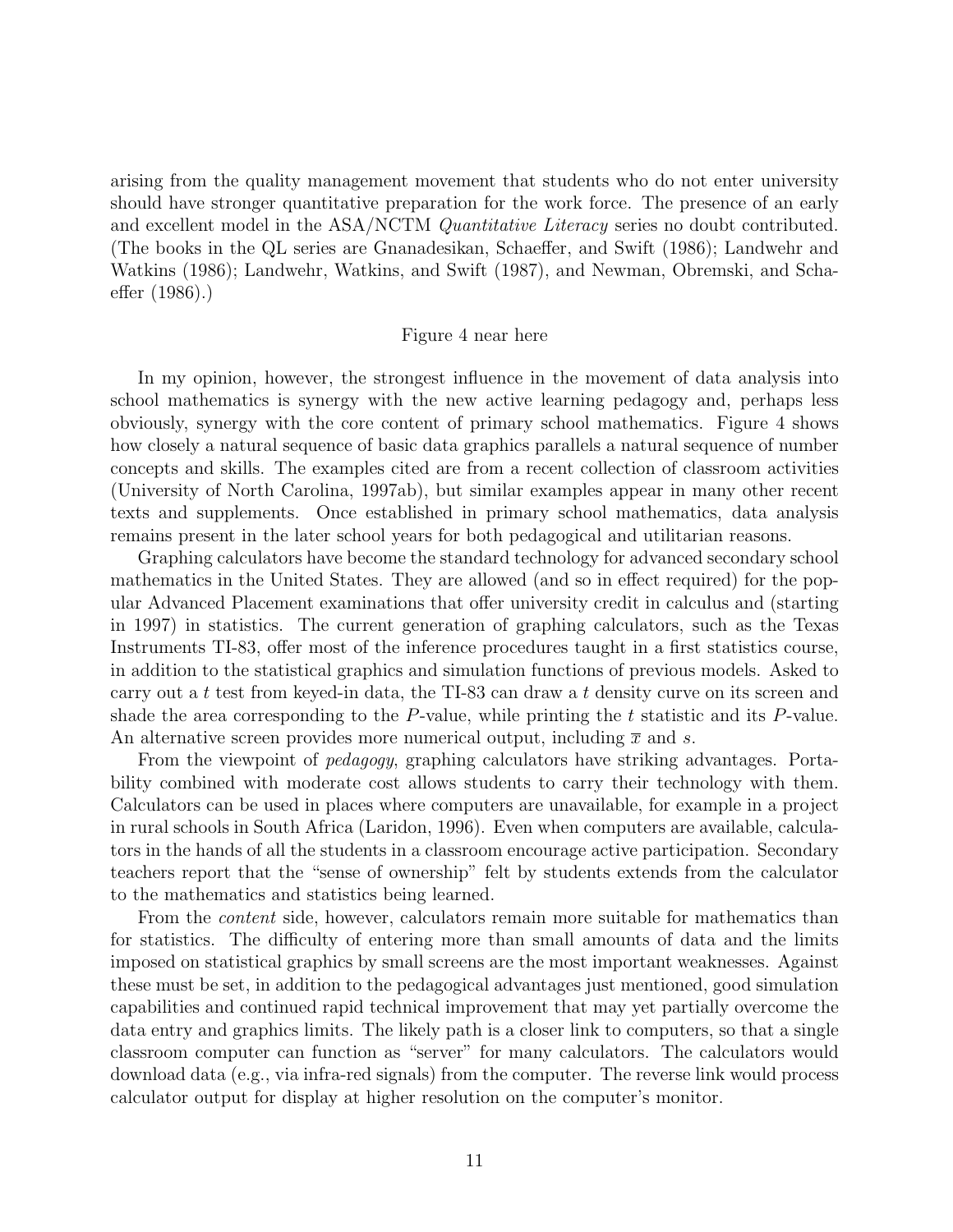Graphing calculators are an example of tension between pedagogy and content. They are now adequate computing-and-graphing tools for a first statistics course, but not the preferred tool. The suitability of advanced calculators for implementing the reform emphasis on constant student involvement give them an advantage over computers in most classroom settings. If substantial numbers of students arrive in our courses already familiar with graphing calculators from secondary school, the argument may tip towards adopting this technology.

## **8 New technology: multimedia**

"Multimedia" (Figure 5) is one of the most prominent technological buzzwords, made still more prominent by a vision of the ability to transmit full multimedia across long distances electronically in real time. Like all buzzwords, "multimedia" is used loosely. Alleged multimedia educational products differ greatly in the depth and accuracy of their content and in the effectiveness of their pedagogy. We should surely examine these critically, and not be overly impressed by mere technology. Velleman and Moore (1996) discuss some of the pedagogical challenges in the design of multimedia systems that present a structured, hierarchical subject such as introductory statistics. There are also pedagogical challenges for the instructor who uses multimedia: given that multimedia can to some extent stand on its own, how shall we integrate the role of this much more powerful software with those of a text and a human teacher?

#### Figure 5 near here

Our concern for content and pedagogy should, however, not lead us to tolerate weak technology. There are as yet few good multimedia instructional systems to set standards in subjects similar to statistics. (There are attractive supplements that do not pretend to offer consecutive instruction, and also attractive systems to aid learning of less hierarchical subjects such as art and history. The latter often use a loose "explore this world" structure that is less appropriate for statistics.) Early "multimedia" products in the mathematical sciences have tended to be text-based, enhancing the text with illustrations and student activities. In my opinion, alleged multimedia systems that are driven by text are weak uses of a promising technology, and we should reject them. Large blocks of text belong in print, where text is easier to read, easier to navigate in, and more portable.

That said, multimedia has clear advantages from the viewpoint of pedagogy. It can utilize the strengths and avoid the weaknesses of each medium. My comments on video, for example, point to a restricted but useful role for video in a multimedia environment. Most important, effective multimedia instruction can (and should) be highly interactive. The learner controls the pace and launches each succeeding activity. She can manipulate video and animated computer graphics, so that teaching demonstrations are turned over to her for more exploration. Statistical software is always available for use, in an environment that can offer instruction on the software as each new capability is required. Embedded exercises with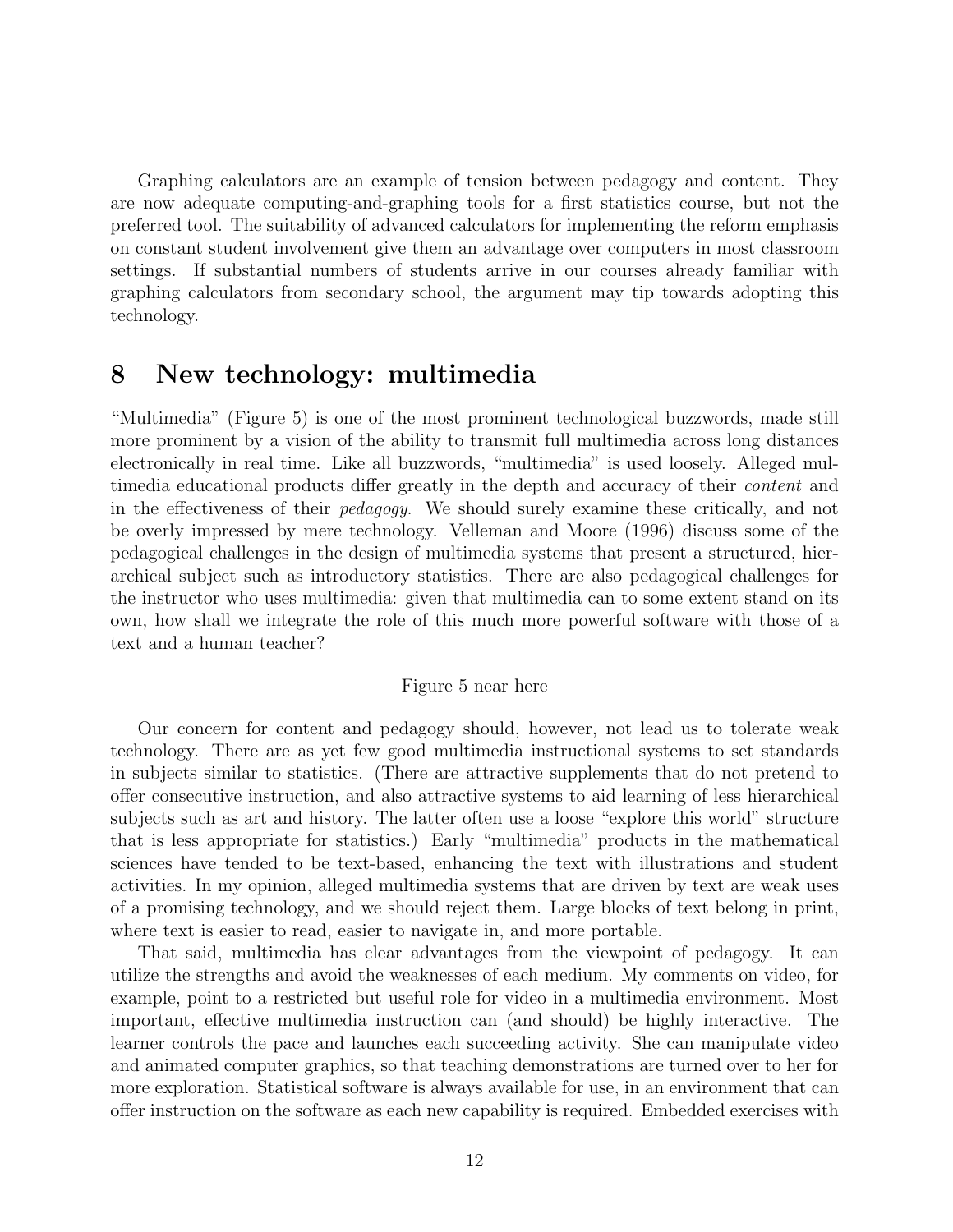immediate feedback and unlimited ability to review the material just presented facilitate a "mastery learning" style in which the learner is satisfied that she has mastered each concept before going on.

As far as content is concerned, multimedia should do well for the types of content that I believe our introductory courses should stress. Hands-on work with data; conceptual understanding gained through demonstrations and simulations that the student can control, modify, and repeat; routine use of software to automate graphics and calculations—all this is natural in a multimedia setting.

The weaknesses of multimedia technology center on the social aspects of learning. "Communication and cooperation" is also on the list of reform recommendations for student activities. Moreover, students learn from each other and from a teacher who is sensitive to non-verbal signs and non-cognitive barriers to learning. Well-designed multimedia software will offer home pages, discussion groups, email to the teacher, and so on. I do not believe these are sufficient replacements for a personal presence. The analogy with distance learning is revealing: distance learning has proved effective for mature and motivated students; it works much less well for the relatively immature and less motivated students we often see in first courses.

There will remain an essential role for human teachers even when technology carries the primary teaching burden. I see no substitute for the *motivation and encouragement* that a teacher can provide. Nor do I believe that *assessment* can be taken out of human hands, at least if we genuinely want our students to learn those "higher order" skills applicable to unfamiliar problems. Assessment is a large and controversial topic that I have avoided here. Do note, however, that the first principle of assessment is what one overview (National Research Council, 1993) calls the *content principle*: assess what you value most. After all, students will concentrate on the content they expect us to assess. If we want "flexible problem-solving skills," we must assess those skills. This will be difficult indeed to automate. Garfield (1994) is a good place for statisticians to start thinking about assessment of student learning.

We will still, in the multimedia future, interact regularly with our students. In fact, spared the burden of tasks that are now automated, we may meet students in discussion groups that are smaller than our present classes. Our assessment of student learning may well be more elaborate, and may hold students to the higher standard of completed work that good technology permits. We ought, in short, to welcome and explore the use of new technologies for which "multimedia" is a shorthand. We ought also to keep our understanding of valuable content and effective pedagogy clearly in mind as we view these and other developments with a critical eye.

# **9 Conclusions, and a few qualifications**

Content and pedagogy—our understanding of what students should learn and of effective ways to help them learn—should drive our instruction. Technology should serve content and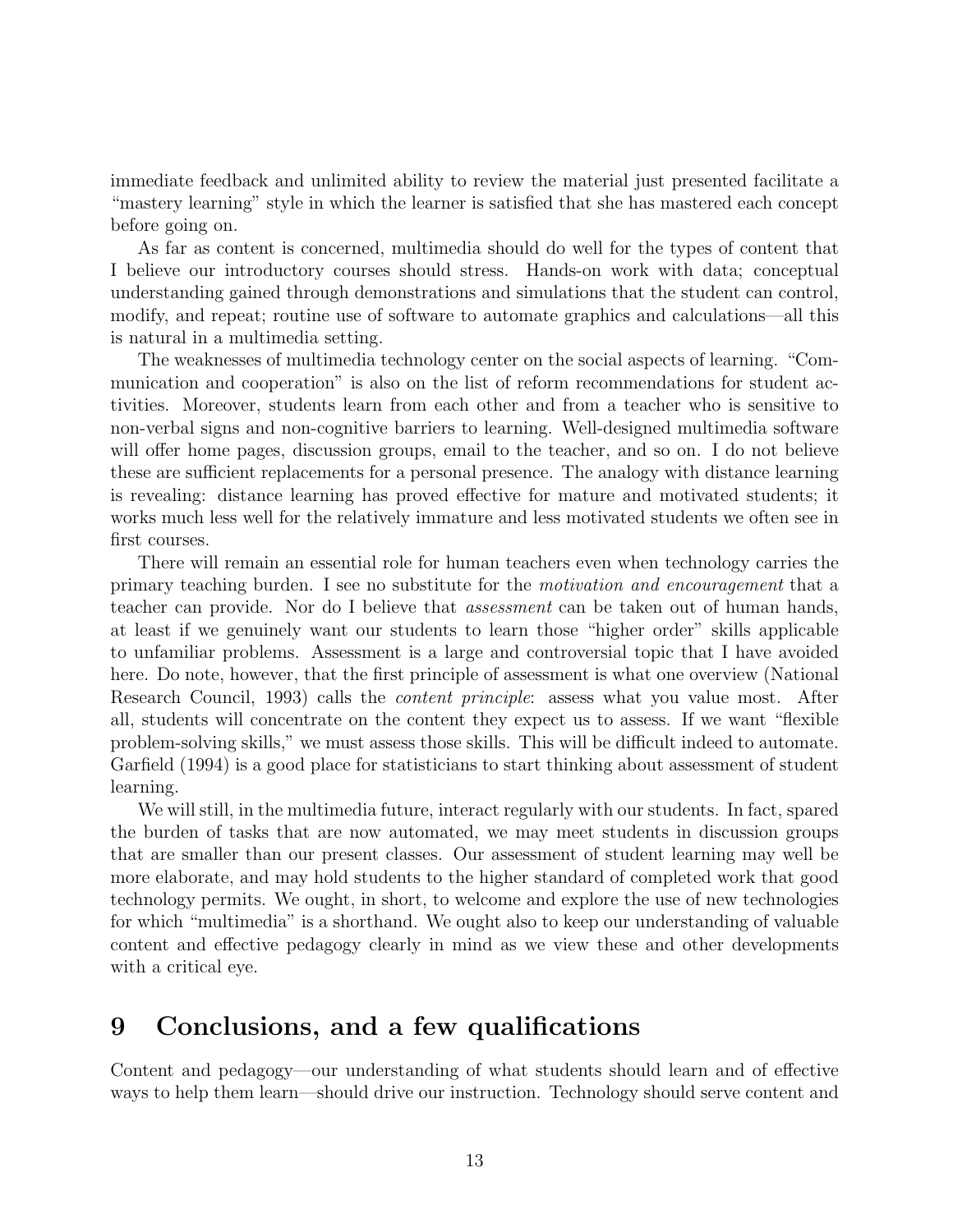pedagogy. Yet technology has changed content and allows new forms of effective pedagogy. "Synergy" is thus my one-word summation.

The most effective teachers will have a substantial knowledge of pedagogy and technology, as well as comprehensive knowledge about and experience applying the content they present. Universities have always emphasized subject-matter knowledge, and have often assessed their staff's contributions to knowledge by high standards. They have, however, generally assumed that a subject-matter Ph.D. equips faculty to teach well. That assumption, and the systems by which universities evaluate their staff, are slowly yielding to the same pressures that form the context of the movement to reform teaching. We would do well to broaden our own scholarly knowledge as well as the content of our introductory courses. The references offer some starting points.

Now for the qualifications. My opinions are shaped by some strong convictions. It would be easy to carry these convictions to unfortunate extremes, and I hope that readers will not extrapolate too far.

I feel strongly, for example, that statistics is not a subfield of mathematics, and that in consequence, beginning instruction that is primarily mathematical, or even structured according to an underlying mathematical theory, is misguided. Such instruction will inevitably understate the role of exploratory analysis and the design of data production, and may ignore essential distinctions, such as that between observational and experimental data, that are not captured by the theory of inference. It is nonetheless true that statistics makes heavy and essential use of mathematics, that advanced training in statistics requires considerable exposure to mathematics, and that elaborate mathematical theories underlie some parts of statistics. Bullock (1994) is wrong in claiming that "Many statisticians now insist that their subject is something quite apart from mathematics, so that statistics courses do not require any preparation in mathematics."

Statisticians should eschew the contempt for mathematics that finds classic expression in the Royal Statistical Society's discussion of Kiefer's (1959) exposition of the principles of optimal experimental design. The discussants argue in effect that because not all aspects of statistical practice can be made precise, there is no virtue in any attempt to achieve precision. They express their views, moreover, with that articulate rudeness in which the British upper classes once specialized. This makes amusing reading decades later, but it reflects badly on both the intellectual breadth and the common courtesy of the discussants.

I also feel strongly that heavy use of computing technology is essential for realistic learning of practical statistics, and that automating anything that is "just a rule" is good pedagogy as well. I contend, for example, that

$$
b = \frac{\sum xy - \frac{1}{n}(\sum x)(\sum y)}{\sum x^2 - \frac{1}{n}(\sum x)^2}
$$

is just a rule, that it communicates no conceptual understanding to our students. It ought to be a button or a menu item. On the other hand,

$$
b=r\frac{s_y}{s_x}
$$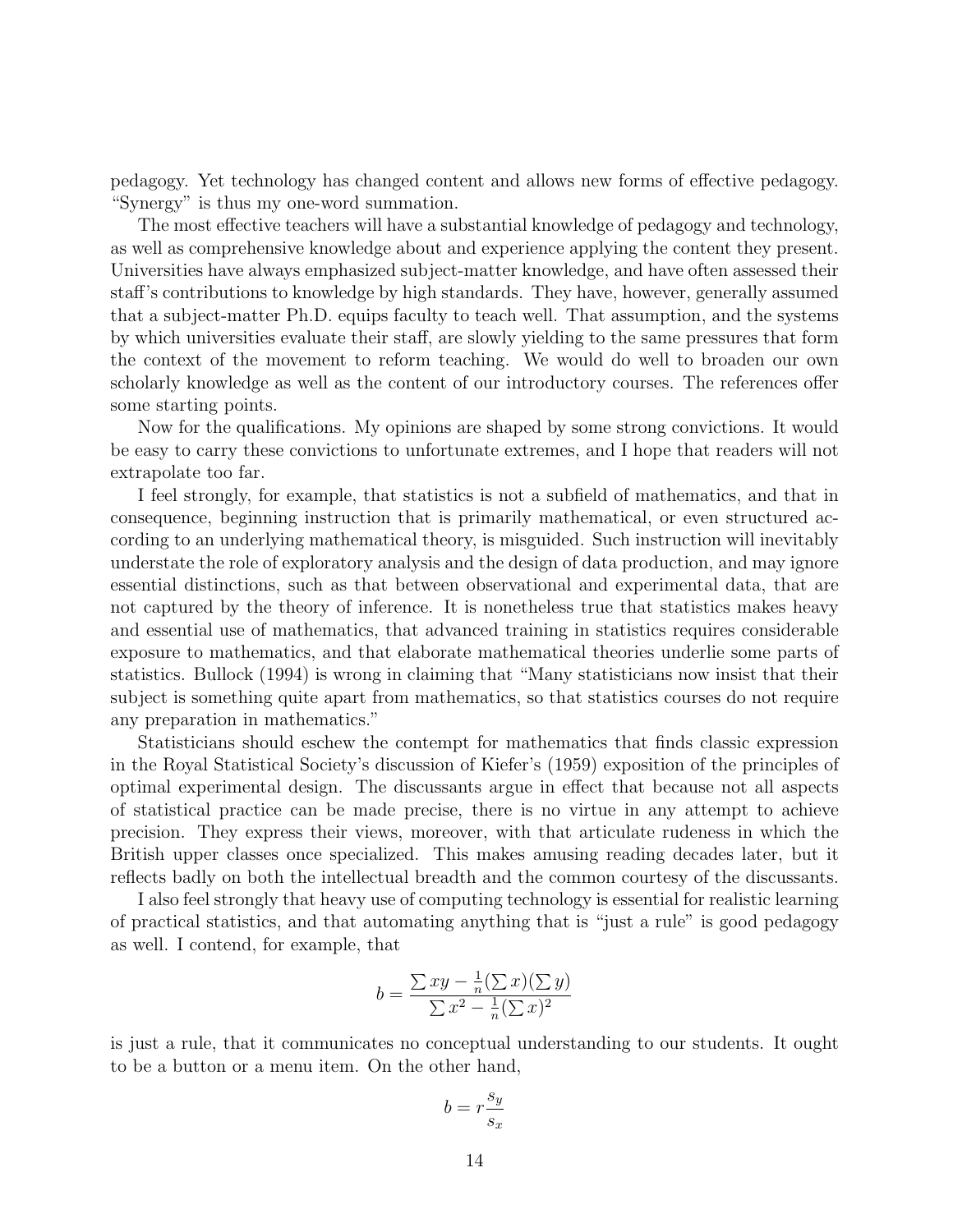tells the algebraically literate a great deal about the regression slope b. This is a formula our students should know.

Yet I recognize that computing can frustrate students. "Real statisticians use SAS" (to quote a colleague) is not a reason to use SAS in a first course. The choice of software and even the decision to use graphing calculators or spreadsheets rather than statistical software—depends heavily on our judgment of accessibility to students. We are teaching our subject, not the tool. I also recognize that not all teachers agree on what is "just a rule," and therefore should be automated. Some may even feel that sums of squares speak to the souls of students. Steven Krantz, for example, in a generally sensible book on *How to Teach* Mathematics (Krantz, 1993) takes a more negative view of automating student work than I do. These are matters for informed judgment in the light of local circumstances.

Informed judgment in the light of local circumstances is, in fact, needed in every aspect of the teaching of statistics to beginners. I have tried to be clear about the *directions* in which I believe we should move. An attempt to be precise about the distance we should move in these directions would founder on the fact that my circumstances and my students differ from yours. It would also litter this paper with "on the other hand," thus obscuring the strength of my convictions. I hope that most readers will agree on our direction, and that they will use both their judgment and their ingenuity in arranging the journey. Let a thousand flowers bloom.

## **References**

- 1. Biehler, R. (1993). Software tools and mathematics education: The case of statistics. In Learning from Computers: Mathematics Education and Technology, Ed. C. Keitel and K. Ruthven, pp. 68–100. Berlin: Springer.
- 2. Biehler, R. (1995). Towards requirements for more adequate software tools that support both learning and doing statistics. Occasional paper 157, Institut für Didaktik der Mathematik, Universität Bielefeld.
- 3. Bullock, J. O. (1994). Literacy in the language of mathematics. American Mathematical Monthly **101**, pp. 735–743.
- 4. Cobb, G. (1992). Teaching statistics. In Heeding the Call for Change: Suggestions for Curricular Action, Ed. L. A. Steen, pp. 3–43. Washington, D.C.: Mathematical Association of America.
- 5. Cobb, P., Yackel, E., and Wood, T. (1992). A constructivist alternative to the representational view of mind in mathematics education. Journal for Research in Mathematics Education **23**, pp. 2–33.
- 6. Garfield, J. (1994). Beyond testing and grading: Using assessment to improve student learning. Journal of Statistics Education (electronic journal) **2**, no. 1.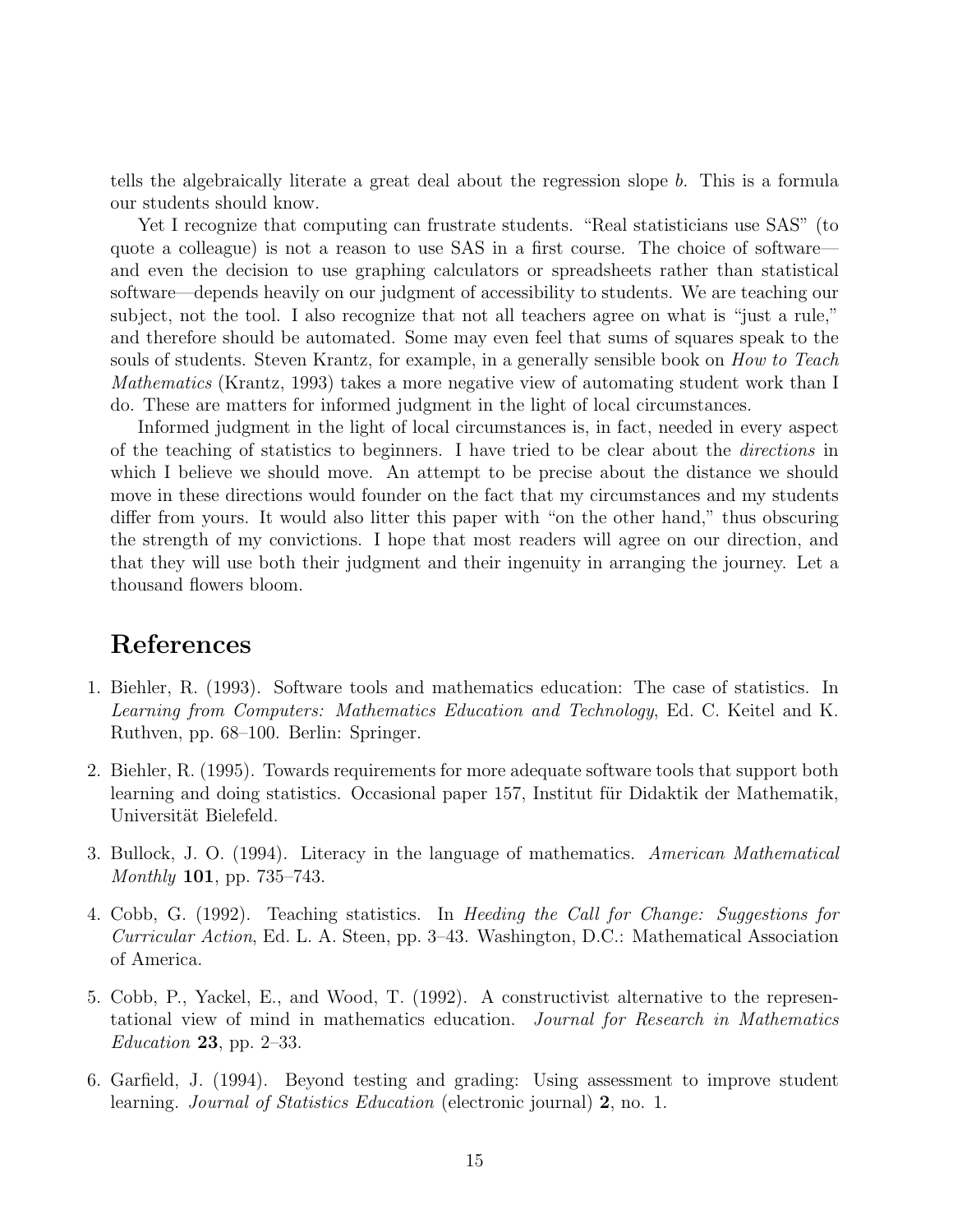- 7. Garfield, J. (1995). How students learn statistics. International Statistical Review **63**, pp. 25–34.
- 8. Garfield, J. and Ahlgren, A. (1988). Difficulties in learning basic concepts in probability and statistics: Implications for research. Journal for Research in Mathematics Education **19**, pp. 44–63.
- 9. von Glasersfeld, E. (1990). An exposition of constructivism: why some like it radical. In Constructivist Views on the Teaching and Learning of Mathematics, Ed. R. B. Davis, C. A. Maher, and N. Noddings. Reston, Va.: National Council of Teachers of Mathematics.
- 10. Gnanadesikan, M., Schaeffer, R. and Swift, J. (1986). The Art and Techniques of Simulation. Palo Alto, Calif.: Dale Seymour.
- 11. Kapadia, R. and Borovcnik, M. (Eds.) (1991). Chance Encounters: Probability in Education. Dordrecht: Kluwer.
- 12. Kiefer, J. (1959). Optimum experimental designs. Journal of the Royal Statistical Society **B21**, pp. 272–319.
- 13. Krantz, S. G. (1993). How to Teach Mathematics: A Personal Perspective. Providence, R.I.: American Mathematical Society.
- 14. Landwehr, J. and Watkins, A. (1986). Exploring Data. Palo Alto, Calif.: Dale Seymour.
- 15. Landwehr, J., Watkins, A. and Swift, J. (1987). Exploring Surveys and Information From Samples. Palo Alto, Calif.: Dale Seymour.
- 16. Laridon, P. (1996). Graphics calculators in South Africa. Paper presented at the Eighth International Conference on Mathematics Education, Seville, Spain.
- 17. Moore, D. S. (1992). Teaching statistics as a respectable subject. In Statistics For the Twenty-First Century, Ed. F. S. Gordon and S. P. Gordon, pp. 14–25. Washington, D.C.: Mathematical Association of America.
- 18. Moore, D. S. (1993). The place of video in new styles of teaching and learning statistics. American Statistician **47**, pp. 172–176.
- 19. Moore, D. S. (1997). Statistics: Concepts and Controversies, 4th ed. New York: Freeman.
- 20. National Council of Teachers of Mathematics (1989). Curriculum and Evaluation Standards For School Mathematics. Reston, Va.: NCTM.
- 21. National Research Council (1990). Reshaping School Mathematics: A Philosophy and Framework for Curriculum. Washington, D. C.: National Academy Press.
- 22. National Research Council (1991). Moving Beyond Myths: Revitalizing Undergraduate Mathematics. Washington, D. C.: National Academy Press.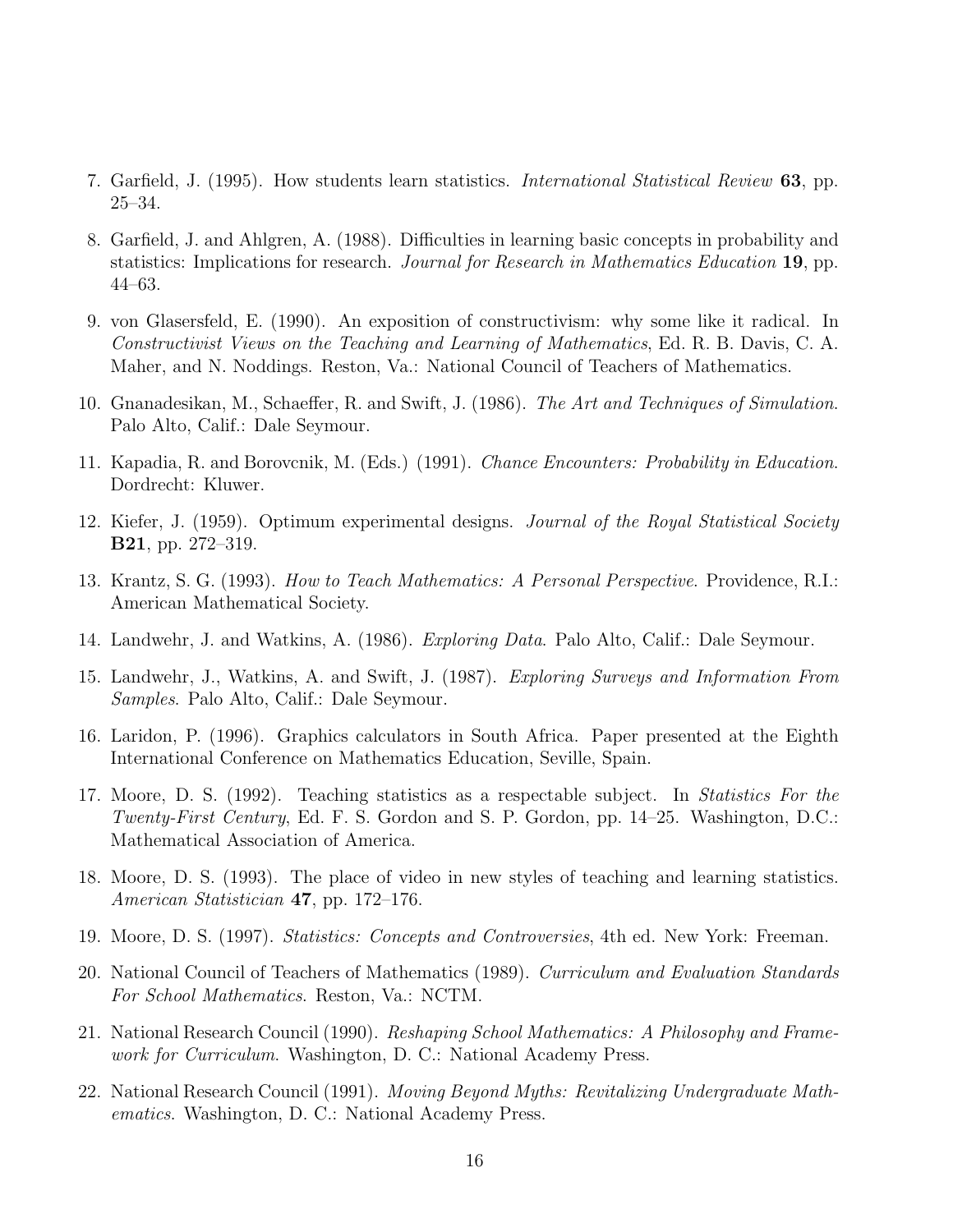- 23. National Research Council (1993). Measuring What Counts: A Conceptual Guide for Mathematical Assessment. Washington, D. C.: National Academy Press.
- 24. Newman, C., Obremski, T. and Schaeffer, R. (1986). Exploring Probability. Palo Alto, Calif.: Dale Seymour.
- 25. Pearl, D. K. and Stasny, E. A. (1992). Experiments in Statistical Concepts. Dubuque, Iowa: Kendall/Hunt.
- 26. Rossman, A. J. (1996). Workshop Statistics: Discovery With Data. New York: Springer.
- 27. Scheaffer R. L., Gnanadesikan, M., Watkins, A., and Witmer, J. (1996). Activity-Based Statistics: Student Guide. New York: Springer.
- 28. Shaughnessy, J. M. (1992). Research in probability and statistics: reflections and directions. In Handbook on Research on Mathematics Teaching and Learning, Ed. D. A. Grouws, pp. 465–494. New York: Macmillan.
- 29. Steen, L. A. (Ed.) (1988). Calculus for A New Century. Washington, D. C.: Mathematical Association of America.
- 30. Slovic, P., Fischhoff, B., and Lichtenstein, S. (1982). Facts vs. fears: Understanding perceived risk. In Judgment under Uncertainty: Heuristics and Biases, Ed. D. Kahneman, P. Slovic, and A. Tversky, pp. 463–489. New York: Cambridge University Press.
- 31. Spurrier, J. D., Edwards, D. G. and Thombs, L. A. (1995). Elementary Statistics Laboratory Manual. Belmont, Mass.: Wadsworth.
- 32. Tanner, M. A. (1990). Investigations for a Course in Statistics. New York: Macmillan.
- 33. Tversky, A. and Kahneman, D. (1971). Belief in the law of small numbers. Psychological Bulletin **76**, pp. 105–110.
- 34. Tversky, A. and Kahneman, D. (1983). Extensional versus intuitive reasoning: The conjunction fallacy in probability judgment. Psychological Review **90**, pp. 293–315.
- 35. University of North Carolina (1997a). Teach-Stat Activities: Statistics Investigations for Grades 1–3. Palo Alto, Calif.: Dale Seymour.
- 36. University of North Carolina (1997b). Teach-Stat Activities: Statistics Investigations for Grades 3–6. Palo Alto, Calif.: Dale Seymour.
- 37. Velleman, P. F. and Hoaglin, D. C. (1992). Data analysis. In *Perspectives on Contemporary* Statistics, Ed. D. C. Hoaglin and D. S. Moore, pp. 19–39. Washington, D.C.: Mathematical Association of America.
- 38. Velleman, P. F. and Moore, D. S. (1996). Multimedia for teaching statistics: promises and pitfalls. American Statistician **50**, to appear.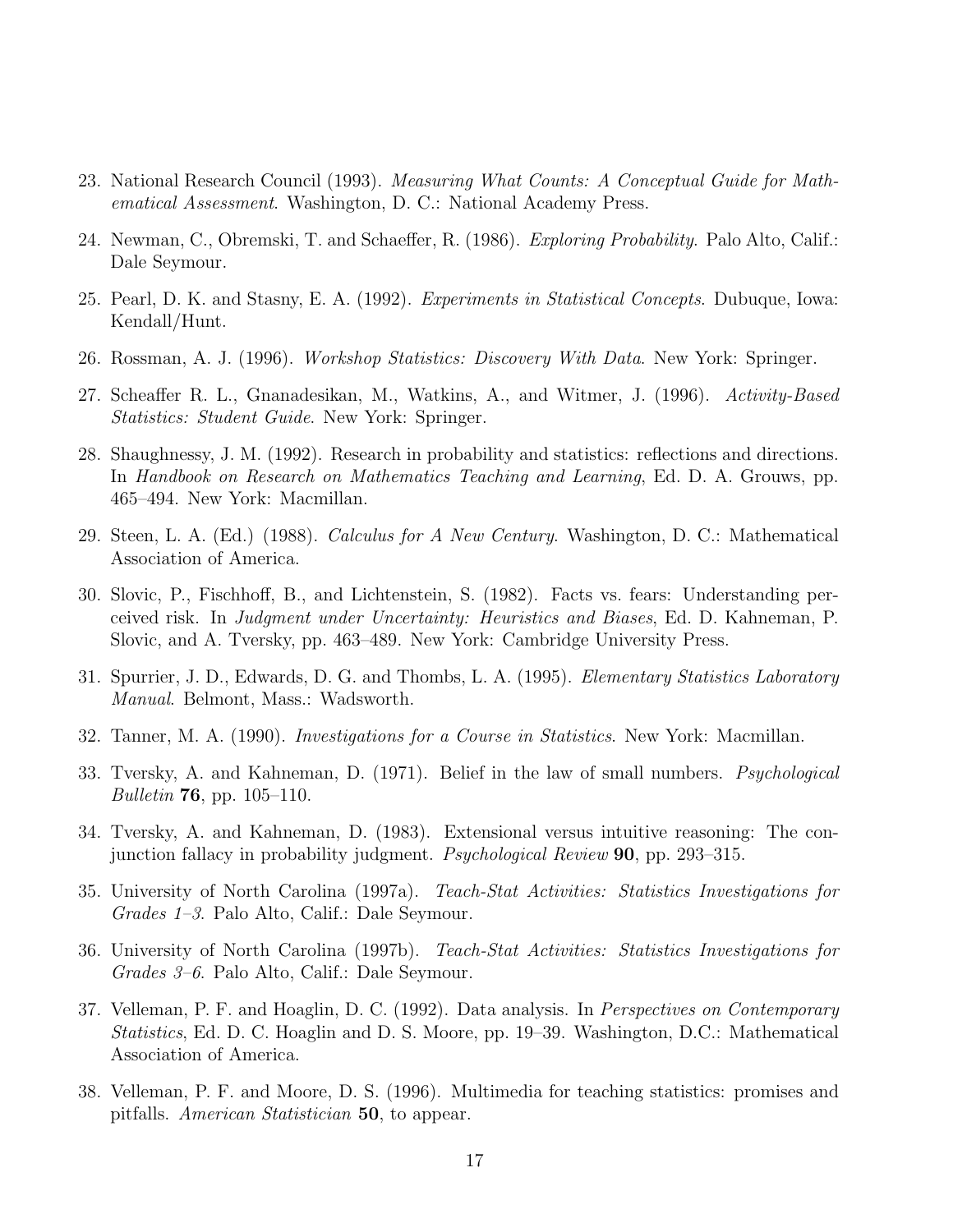- 39. Vere-Jones, D. (1995). The coming of age of statistical education. International Statistical Review **63**, pp. 3–23.
- 40. Zeckhauser, R. J. and Viscusi, W. K. (1990). Risk within reason. Science **248**, pp. 559–564.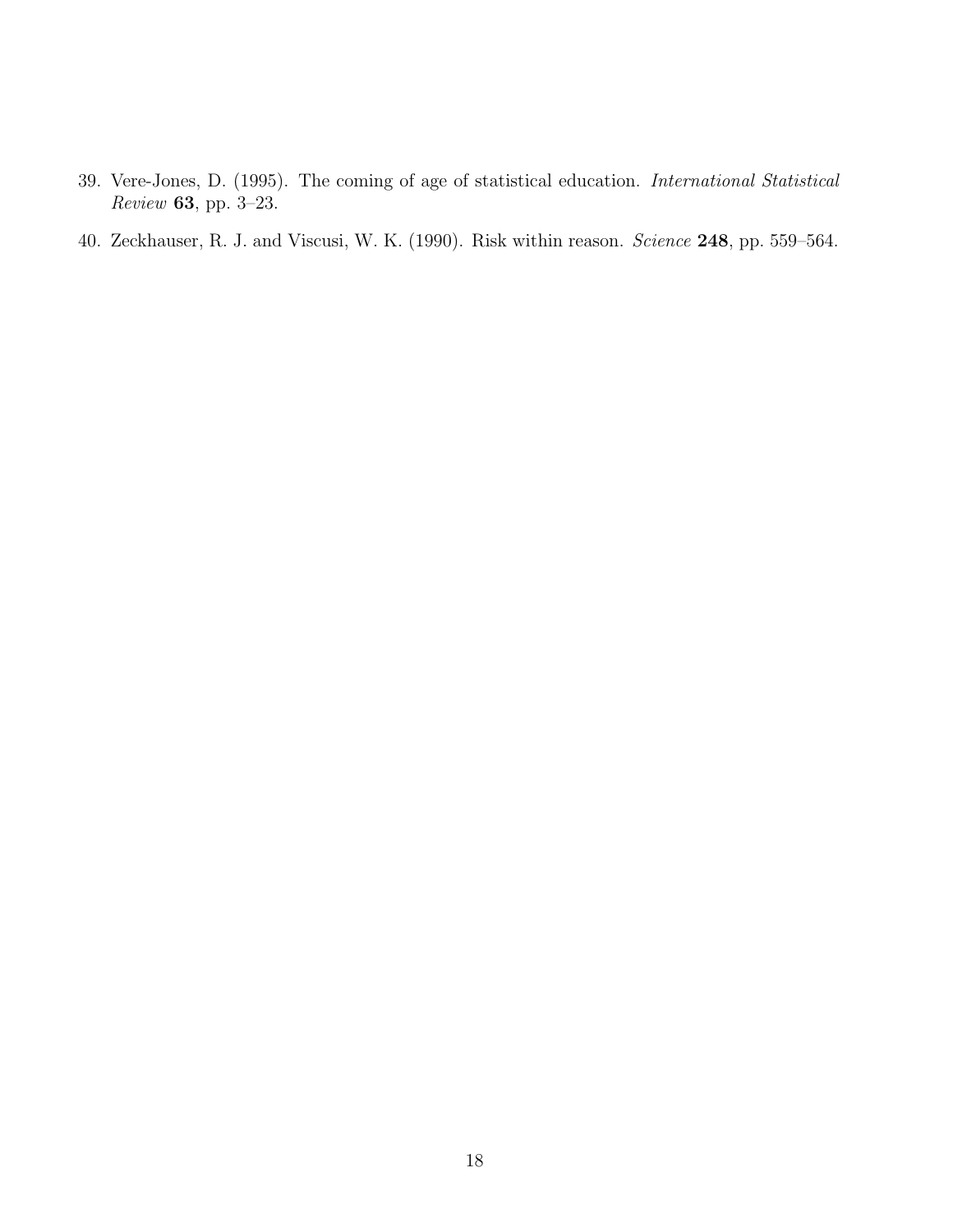### **Figure 1: The Reform of Pedagogy**

- **Goals:** Higher-order thinking, problem solving, flexible skills applicable to unfamiliar settings.
- **The old model:** Students learn by absorbing information; a good teacher transfers information clearly and at the right rate.
- **The new model:** Students learn through their own activities; a good teacher encourages and guides their learning.
- **What helps learning:** Group work in and out of class; explaining and communicating; frequent rapid feedback; work on problem formulation and open-ended problems.

### **Figure 2: Recommendations of the ASA/MAA Joint Curriculum Committee**

#### 1. **Emphasize the elements of statistical thinking:**

- (a) the need for data,
- (b) the importance of data production,
- (c) the omnipresence of variability,
- (d) the measuring and modeling of variability.
- 2. **Incorporate more data and concepts, fewer recipes and derivations. Wherever possible, automate computations and graphics**. An introductory course should:
	- (a) rely heavily on real (not merely realistic) data,
	- (b) emphasize statistical concepts, e.g., causation vs. association, experimental vs. observational and longitudinal vs. cross-sectional studies,
	- (c) rely on computers rather than computational recipes,
	- (d) treat formal derivations as secondary in importance.
- 3. **Foster active learning**, through the following alternatives to lecturing:
	- (a) group problem solving and discussion,
	- (b) laboratory exercises,
	- (c) demonstrations based on class-generated data
	- (d) written and oral presentations,
	- (e) projects, either group or individual.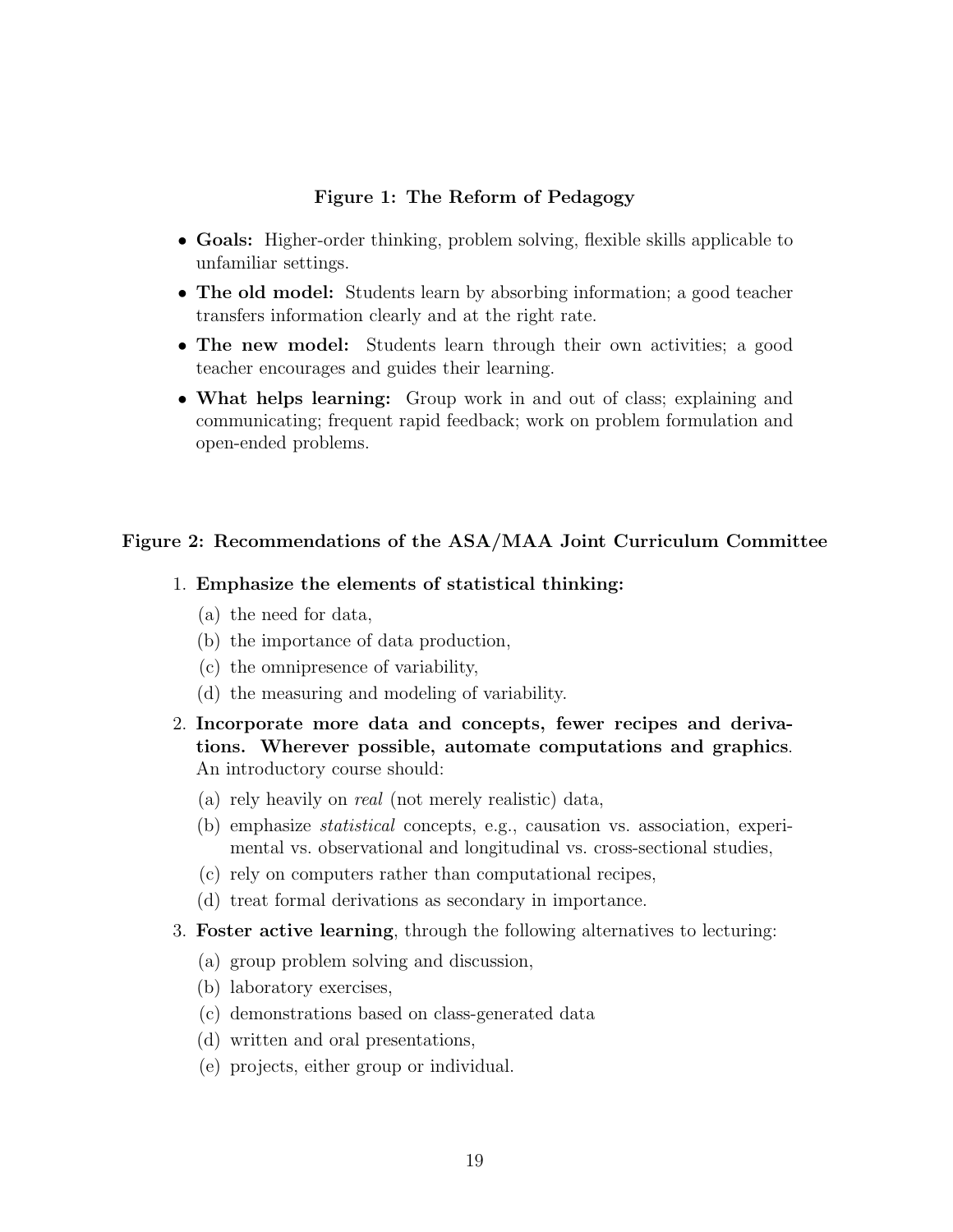### **Figure 3: Synergy in Statistical Education**

### • **Content** *⇐⇒* **Pedagogy**

Data analysis  $\iff$  Hands-on work Statistics in practice  $\Longleftrightarrow$  Communicate, cooperate More concepts  $\iff$  Less proof

### • **Pedagogy** *⇐⇒* **Technology**

Visualization  $\iff$  Automate graphics Problem-solving  $\Longleftrightarrow$  Automate calculations Active learning  $\iff$  Multimedia

## • **Technology** *⇐⇒* **Content**

Computing  $\Longleftrightarrow$  Data analysis, diagnostics, bootstrap, ... Automation  $\iff$  More concepts Simulation  $\iff$  Less proof

#### **Figure 4: Primary School Synergy**

### • **Whole-number counting** *⇐⇒* **Bar graph**

"How often do you wear a hat?" Bars of stick figures count responses: Often, Sometimes, Seldom, Never.

### • **Number line** *⇐⇒* **Dot plot**

"What is the date on your coin?" Interesting left-skewed distribution.

#### • **Place notation** *⇐⇒* **Stem-and-leaf plot**

"How many pages does your favorite book have?"

#### • **Betweenness and grouping** *⇐⇒* **Histogram**

"How long does it take you to get to school?"